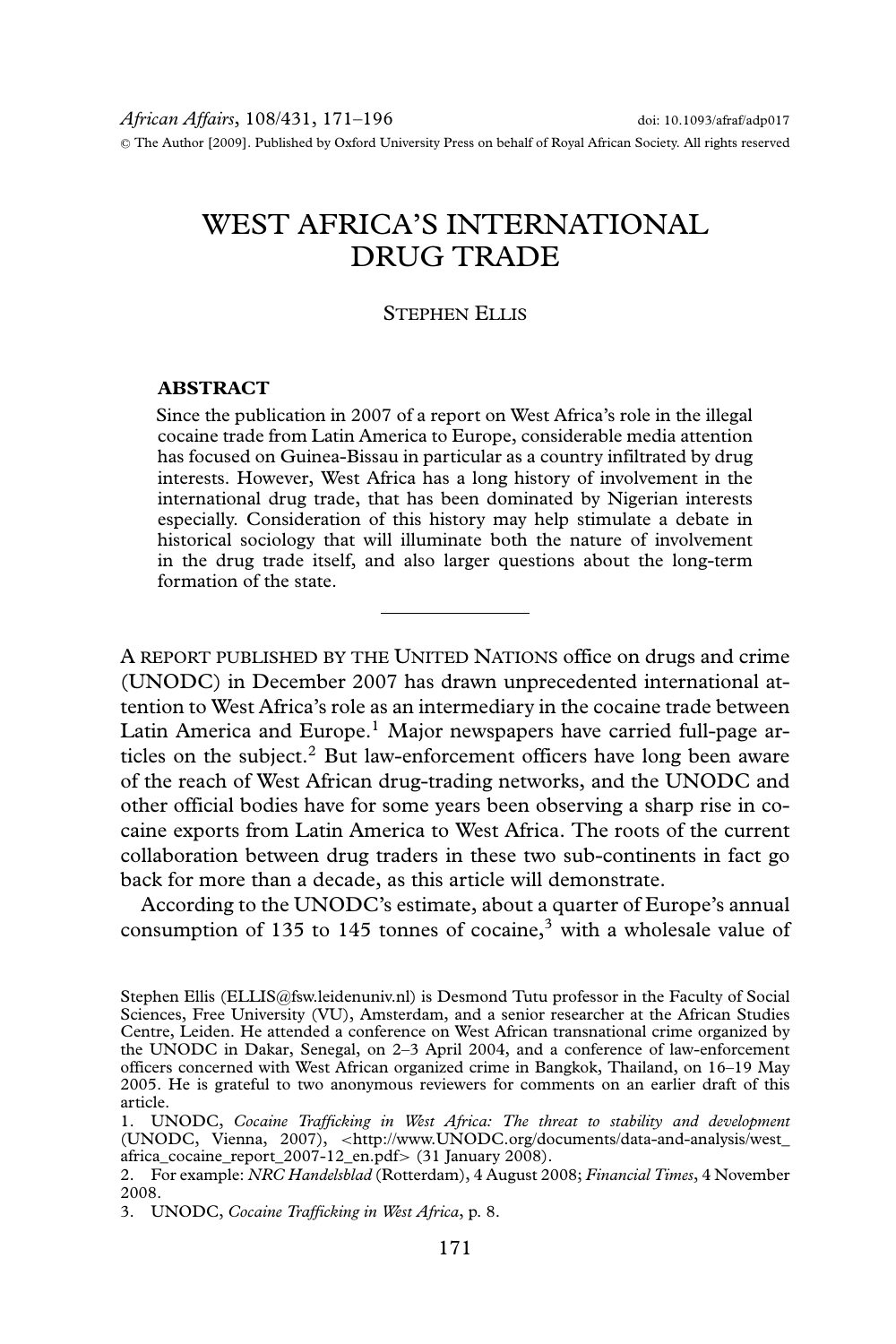some  $$1.8$  billion,<sup>4</sup> currently transits via West Africa. In addition to the cocaine trade, West Africa is also a transit point for much smaller quantities of heroin exported from Asia to North America, as well as being a producer and exporter of cannabis products and perhaps amphetamines.

Needless to say, this trade is entirely illegal, and yet the proceeds are so great as to have a considerable impact on West African economies.

A major change in the global cocaine trade is taking place. South American cocaine traders are reacting against the saturation of the North American market, the growing importance of Mexican drug gangs, and effective interdiction along the Caribbean smuggling routes. These factors have induced them to make a strategic shift towards the European market, making use of West Africa's conducive political environment and the existence of well-developed West African smuggling networks. Some leading Latin American cocaine traders are even physically relocating to West Africa<sup>5</sup> and moving a considerable part of their business operations to a more congenial location, just as any multinational company might do in the world of legal business. Most recently, since a coup in Guinea in December 2008, there have been reports<sup>6</sup> of Latin American cocaine traders moving in significant numbers to Conakry, where some relatives of the late President Lansana Conte have an established interest in the cocaine trade. Some observers believe that the next step for Latin American cocaine traders might be to commence large-scale production in West Africa. Some African lawenforcement officers are deeply concerned by the likely effects of the drug trade and drug money on their own societies, $<sup>7</sup>$  and indeed there is evidence</sup> that drug money is funding political campaigns and affecting political relations in several West African countries. Diplomats and other international officials worry that some West African countries could develop along similar lines to Mexico, $8$  where drug gangs have a symbiotic relationship with political parties and with the state and drug-related violence results in thousands of deaths every year.

Research by the present author shows that Lebanese smugglers were using West Africa as a transit point to transport heroin to the USA as early as 1952.<sup>9</sup> A decade later, Nigerian and Ghanaian smugglers in particular began exporting African-grown marijuana to Europe on a scale large enough to

<sup>4.</sup> *Ibid*., p. 3.

<sup>5.</sup> David Blair, 'Special report: West Africa welcomes Latin America's drug barons', *Daily Telegraph*, <www.telegraph.co.uk/new/worldnews/africaandindianocean/senegal/3456011/S> (9 December 2008).

<sup>6.</sup> Gleaned during a visit to Monrovia, 11–14 January 2009.

<sup>7.</sup> Interview, law-enforcement officer, Accra, 31 August 2008.

<sup>8.</sup> Interviews, US government officials, Washington DC, 6 June 2008.

<sup>9.</sup> US National Archives and Records Administration [NARA II], Maryland, RG 84, general records of foreign service posts: records of the consulate-general, Lagos, 1940–63, box 2, 'Smuggling of narcotics'.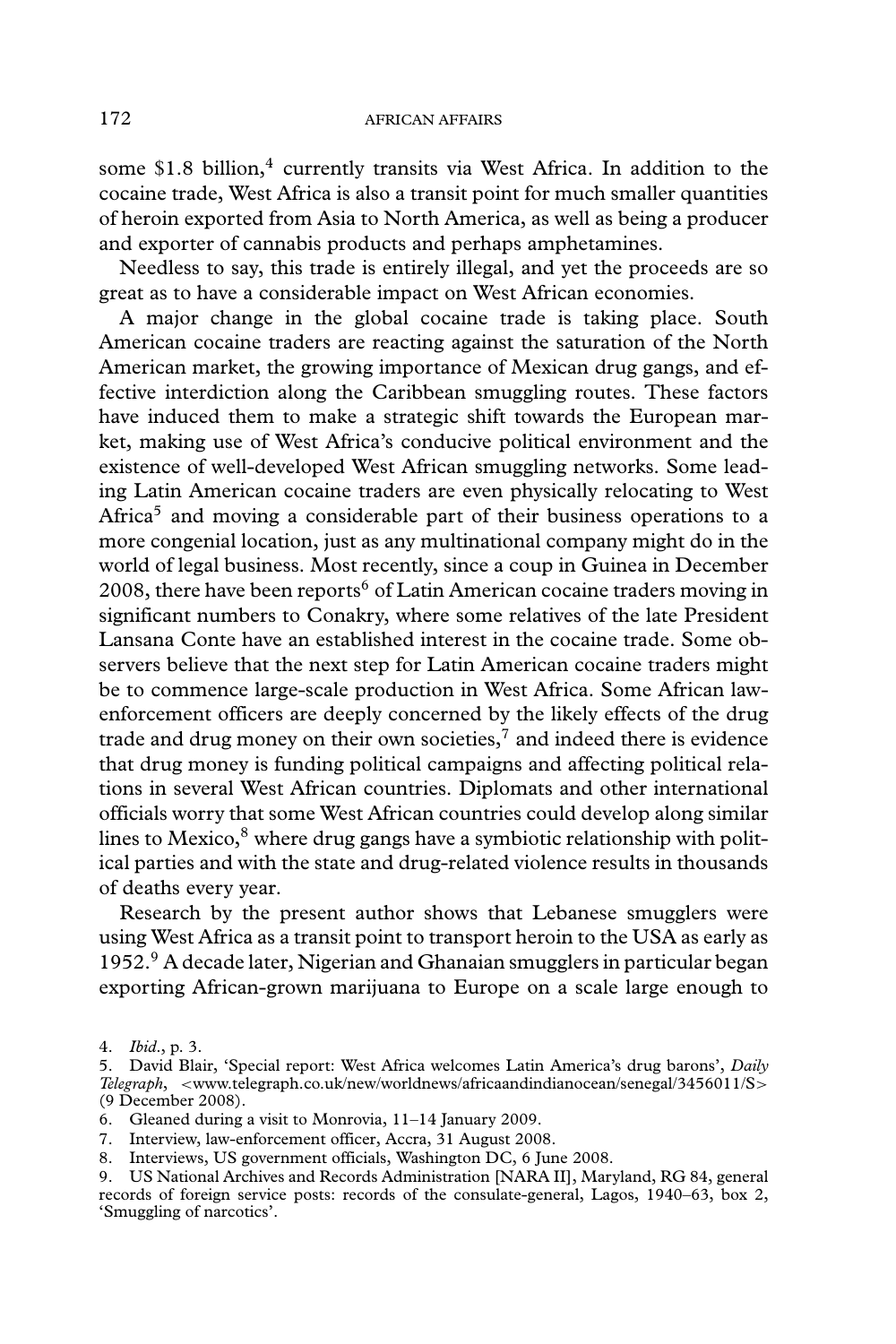attract sustained official attention. By the early 1980s, some had graduated to the global cocaine and heroin business. Since then, successful Nigerian and Ghanaian drug traders have established themselves in most parts of the world, including other West African countries, where they work with local partners in Benin, Côte d'Ivoire and elsewhere. Very large shipments of cocaine from South America to West Africa have been recorded for the last ten years. In short, West Africa's role in the international drug trade has historical roots going back for over half a century and has been a matter of significant concern to law-enforcement officers worldwide for decades rather than years. Latin American traders who see some benefit in moving part of their operations to West Africa can find local partners with well-established networks who provide them with safe houses, banking, storage space, and a host of other facilities in return for a suitable financial arrangement or for payment in kind.<sup>10</sup>

Not only is West Africa conveniently situated for trade between South America and Europe, but above all it has a political and social environment that is generally suitable for the drug trade.<sup>11</sup> Smuggling is widely tolerated, law enforcement is fitful and inefficient, and politicians are easily bribed or are even involved in the drug trade themselves. Many officials throughout the region are deeply concerned by the effects of the drug trade, but are often confronted by people and networks more powerful than they, with other priorities. The recent emergence of a sophisticated financial infrastructure in Ghana and Nigeria is a further reason for the enhanced importance of West Africa in global drug trafficking. All of the above draws attention to a point made by Jean-Francois Bayart and others more than ten years ago,  $12$  namely that expertise in smuggling, the weakness of law-enforcement agencies, and the official tolerance of, or even participation in, certain types of crime, constitute a form of social and political capital that accumulates over time.

## *The origins of the West African drug trade*

It is sometimes said that West Africa was introduced to the cultivation of cannabis and consumption of the plant's leaves by veterans returning from military service in Asia at the end of the Second World War. Yet a pioneering article published in *African Affairs* in 2005 by the historian Emmanuel Akyeampong<sup>13</sup> pointed out that a small trade in cannabis products from

<sup>10.</sup> Antonio L. Mazzitelli, 'Transnational organized crime in West Africa: the additional challenge', *International Affairs* **83**, 6 (2007), pp. 1075–6.

<sup>11.</sup> UNODC, *Cocaine Trafficking in West Africa*, pp. 11–16.

<sup>12.</sup> Jean-François Bayart, Stephen Ellis, and Béatrice Hibou, *The Criminalization of the State in Africa* (James Currey, Oxford, 1999), especially Bayart's Chapter 2.

<sup>13.</sup> Emmanuel Kwaku Akyeampong, 'Diaspora and drug trafficking in West Africa: a case study of Ghana', *African Affairs* **104**, 416 (2005), pp. 429–47.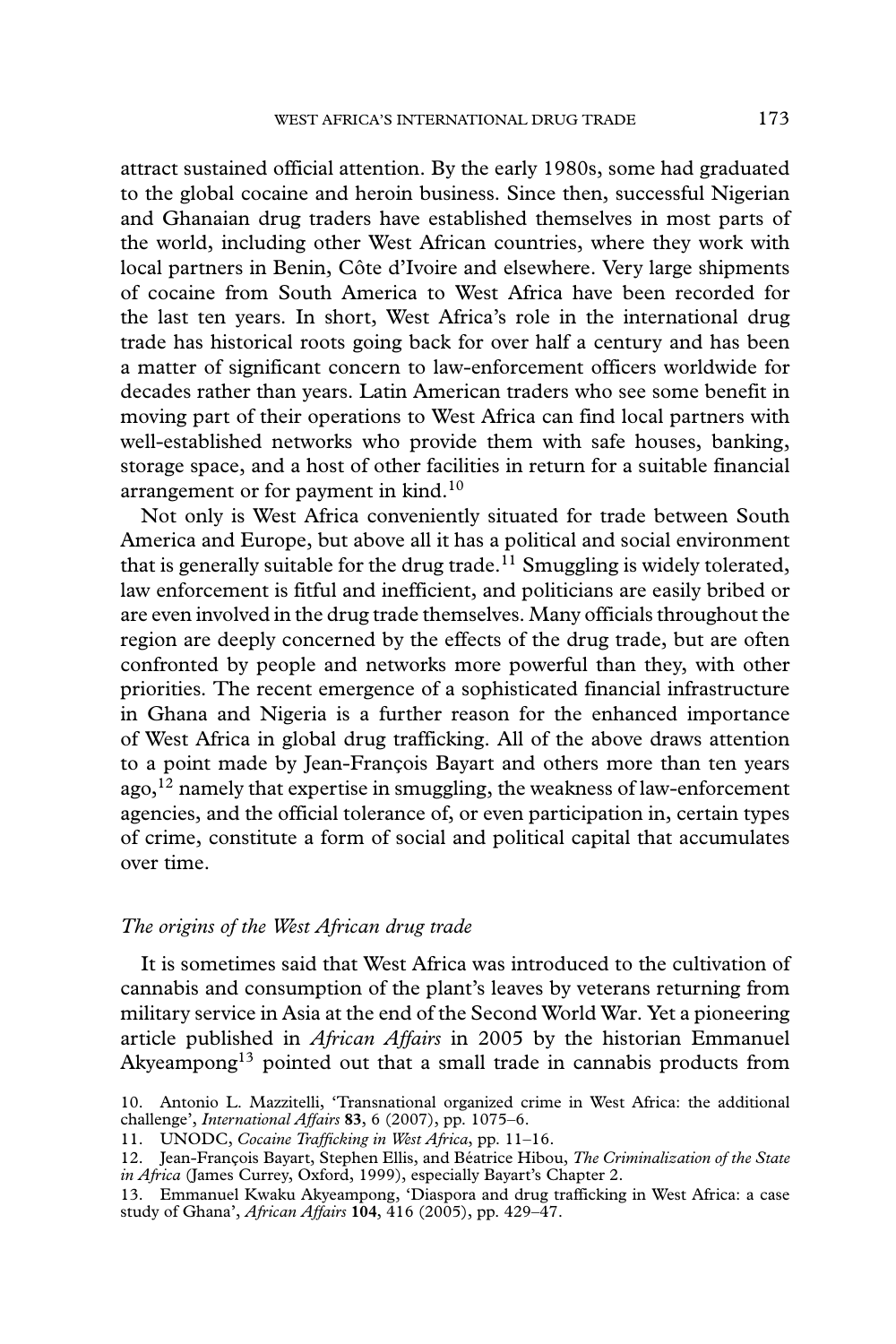#### 174 **AFRICAN AFFAIRS**

West Africa existed in the first half of the twentieth century. In Nigeria, later to emerge as the hub of West Africa's illicit drugs trade, the colonial authorities in 1934 were experimenting with the cultivation of the coca plant in the botanical gardens in Calabar and at various other stations in the south of the country.<sup>14</sup> By the mid-1950s, there were occasional arrests of farmers in south-west Nigeria for growing cannabis, $1<sup>5</sup>$  and small quantities of locally grown marijuana were being shipped from the region to Europe and the USA. At the same time, Nigerian marijuana smokers were also buying small amounts imported from South Africa and the Belgian Congo. $16$ 

The first documented use of West Africa as a staging post for heroin smuggling dates from 1952, when US officials noted that parcels of the drug were being transported by a Lebanese syndicate from Beirut to New York via Kano and Accra, using couriers on commercial airlines.<sup>17</sup> One of those implicated at the Beirut end of the pipeline was reported to be an Italian intelligence officer; it was not clear whether he was operating with the approval of his superiors. The US consul-general in Lagos was told by a Lebanese source, described as 'a competent narcotics and diamond smuggler',<sup>18</sup> that the existing 'heavy dope traffic' from the Near East to the USA via Europe was being diverted to Nigeria 'to an increasing extent' to avoid the attention of law-enforcement officers on the European route.<sup>19</sup> Given the use of West Africa by Lebanese smugglers in more recent times, it is an intriguing question whether there has been a highly discreet narcotics pipeline linking Lebanon and West Africa to the consumer markets of North America and Western Europe in continuous operation for more than fifty years. The presence of a murky official element in the person of an Italian intelligence officer is also of interest, as narcotics smuggling the world over seems to have become intertwined with the work of secret intelligence agencies from an early period.20

Generally speaking, however, the roots of West Africa's emergence as a major transit point for a more broadly based trade in illegal drugs may be traced to the 1960s. This was the era of the Beatles, youth rebellion and Swinging London, when a mass market for illicit drugs was developing in

<sup>14.</sup> National Archives, Ibadan, Oyo Prof 1/1321: correspondence concerning coca cultivation.

<sup>15.</sup> National Archives, Ibadan, Ekiti Div 1/1, 1085, Indian hemp: circular from Acting Permanent Secretary, Ministry of Local Government, Western Region, 7 December 1954.

<sup>16.</sup> NARA II, RG 84, records of the consulate-general, Lagos, 1940–63, box 2, 'Smuggling of narcotics': Erwin P. Keeler to Department of State, 3 February 1954.

<sup>17.</sup> *Ibid*.: Erwin P. Keeler to Department of State, 4 December 1952.

<sup>18.</sup> *Ibid*.: memorandum for Mr Ross, 21 August 1952, attached to Robert W. Ross to Department of State, 28 August 1952.

<sup>19.</sup> *Ibid*.: Erwin P. Keeler to Department of State, 4 December 1952.

<sup>20.</sup> Cf. Alfred W. McCoy, *The Politics of Heroin: CIA complicity in the global drug trade* (Lawrence Hill Books, New York, 1991).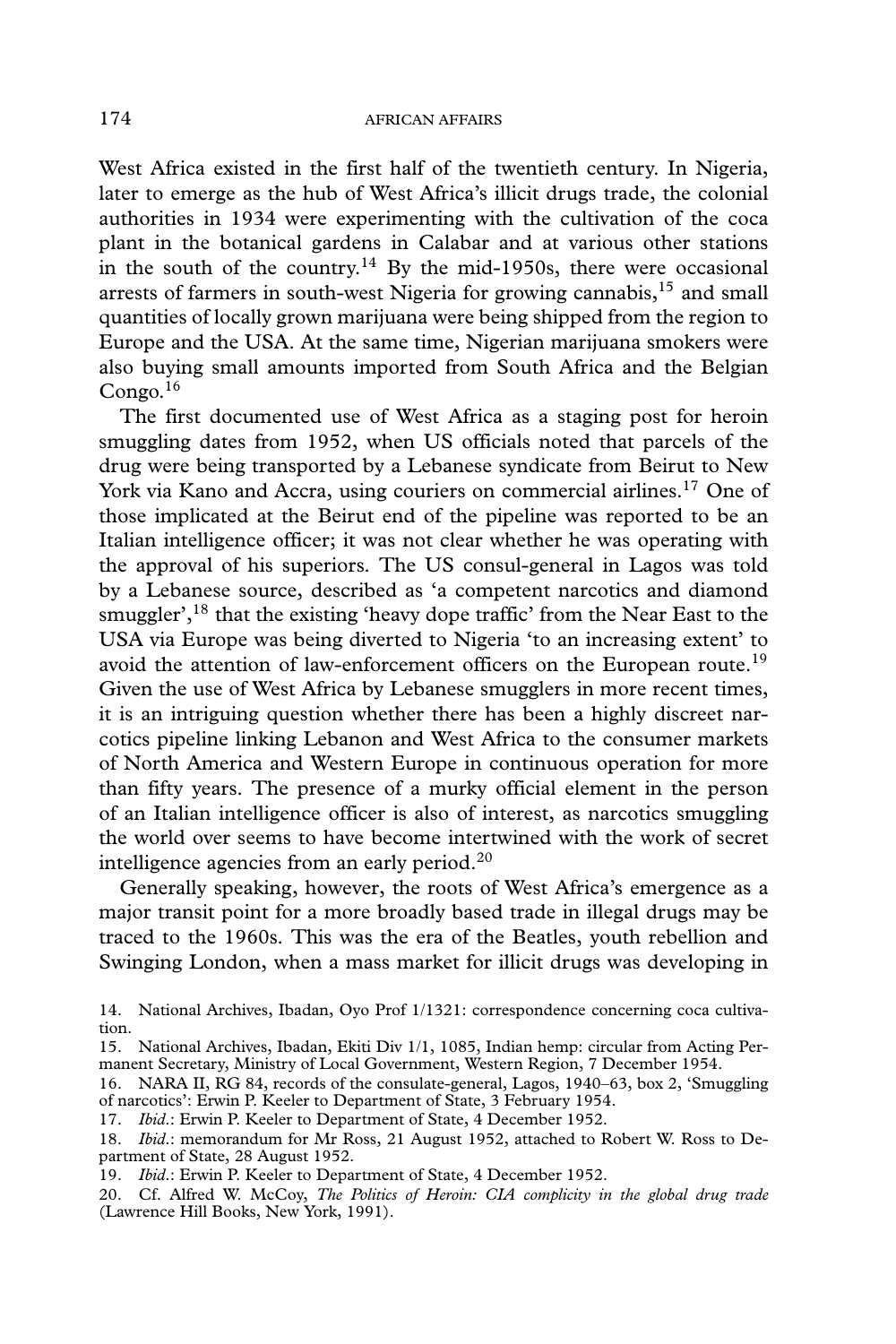the United Kingdom and some other parts of Europe. Marijuana was particularly fashionable. It was in this context that the first reports emerged of locally grown cannabis being exported from Nigeria to Europe in significant quantities. In 1966, Nigeria's first military government took this problem seriously enough to decree ten-year jail terms for persons found guilty of exporting cannabis, although it is not clear that anyone was actually convicted under the terms of this legislation. In 1971, Nigeria's Federal Commissioner for Health, Dr J. O. J. Okezie, described marijuana smuggling from Nigeria and other African countries as 'rampant'.<sup>21</sup> By the end of the decade, a Nigerian Federal Ministry of Information official claimed that drug smuggling had become so common that 'Nigerian travellers are often subjected to rigorous search each time they travel abroad.'22

Early West African marijuana traffickers seem to have been mostly individuals travelling by air to the United Kingdom in particular, carrying relatively small quantities of the drug hidden in their personal baggage or in cargo. A Nigerian government information leaflet concerning trade in cannabis 'across the border and overseas' claimed that some smugglers made use of unwitting couriers by persuading innocent passengers to carry parcels on their behalf, not revealing the true contents of the packages. $^{23}$ Significantly, among Nigerians arrested for smuggling cannabis in 1972 were pilgrims travelling to Saudi Arabia for the *hajj*. <sup>24</sup> This is important for the light it throws on an aspect of Nigerian drug trafficking that appears to be almost completely unresearched, as most reports on West African drug traders over the last forty years, whether by law-enforcement agencies or emanating from other sources, have concerned the supply of consumer markets in North America and Western Europe. The West African trade route to these destinations appears to have been largely in the hands of people from southern Nigeria from its inception. It is therefore interesting to note that, in the 1980s, Saudi Arabia already figured prominently on the list of countries where Nigerians had been arrested for drug offences, in third place behind the USA and the United Kingdom.<sup>25</sup> The transport of illegal drugs by Nigerians to the Middle East, including under cover of the *hajj*, is far more likely to involve people of northern Nigerian origin than the North Atlantic trade, given the historic links between northern Nigeria and the Muslim world.

<sup>21.</sup> Press release number 295, Federal Ministry of Information, Lagos, 22 March 1971, contained in press cuttings file in Nigerian Institute of International Affairs, Lagos.

<sup>22. &#</sup>x27;The cost of war against smuggling', *New Nigerian*, 31 August 1979.

<sup>23. &#</sup>x27;Avoid Indian Hemp', leaflet *c*. 1974, in 'Nigeria: drugs, 1979–', press cuttings file in Nigerian Institute of International Affairs, Lagos.

<sup>24.</sup> Umoh James Umoh and Alhaji Nurudeen Adio-Saka, 'The problem of smuggling among pilgrims', *Daily Times*, 13 July 1972. In 1972, 44,061 Nigerians officially went on the *hajj*, the second-largest national contingent after Yemenis.

<sup>25.</sup> Penny Green, *Drugs, Trafficking and Criminal Policy: The scapegoat strategy* (Waterside Press, Winchester, 1998), p. 46.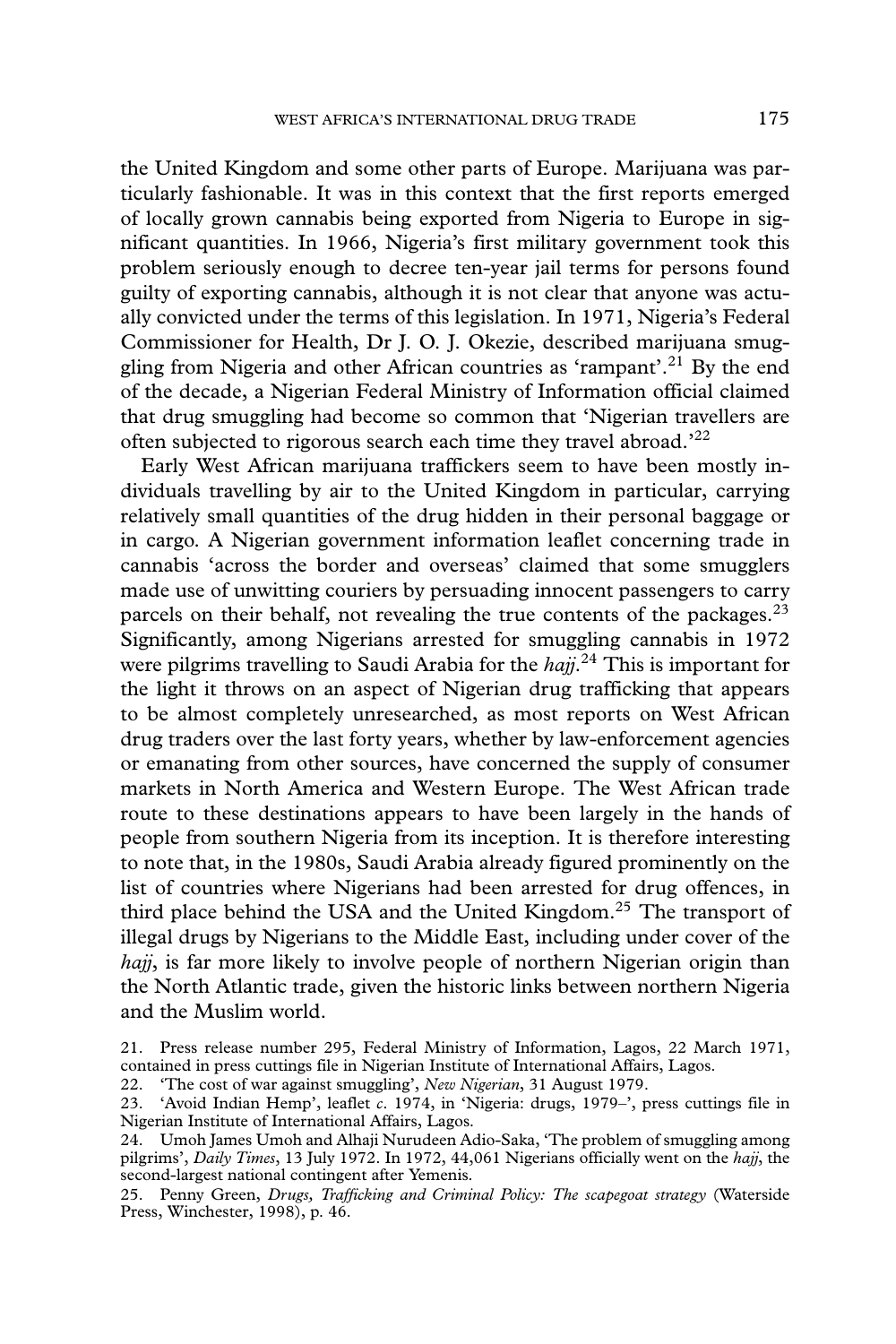#### 176 **AFRICAN AFFAIRS**

A significant case from the early period of West African marijuana trafficking concerns the conviction by a court in the United Kingdom of a 33-yearold Nigerian woman, Iyabo Olorunkoya, found guilty in 1974 of importing 78 kilograms of marijuana. The woman, said to be well-connected in Lagos high society, named as her accomplices two Nigerian army officers.<sup>26</sup> One of the two was Brigadier Benjamin Adekunle, known to the Nigerian press as 'the Black Scorpion', a hero of the federal army during the Biafra war. He was suspended from duty on account of the case, although his alleged role was not proved.<sup>27</sup> He never resumed his military career.

The smuggling of relatively small quantities of marijuana by individual traders, some of whom may have had connections to senior officials, was the precursor of the narcotics trade that emerged on a much larger scale in the early 1980s. This too appears to have been largely the work of individual Nigerian and Ghanaian traders, who penetrated the international narcotics market with extraordinary speed. They travelled to South America or Asia to buy small quantities of cocaine or heroin that they could carry to West Africa in their personal luggage for onward transmission to the consumer markets of the North Atlantic, or they took up residence in producer countries and recruited couriers to carry the packages for them. They developed the technique of swallowing cocaine and heroin sealed in condoms, soon to become a hallmark of the West African carrying trade. The large-scale involvement of West Africans in the cocaine and heroin trade is often said to have begun when West African students living in Europe and North America failed to receive payments of their study grants.<sup>28</sup> The US Drug Enforcement Administration has claimed that the trade was pioneered by Nigerian naval officers undergoing training in India, who bought heroin at source and sent it back to West Africa with couriers whom they had recruited from among Nigerian students there.29 Whatever the exact origin, it is certainly the case that, in the early 1980s, there were already individual West Africans – overwhelmingly Nigerians, plus a few Ghanaians – who were settling in the main areas of narcotics supply. Nigerian smugglers were sending heroin by air courier from Pakistan to Nigeria, where it was repackaged and reexported to the USA.<sup>30</sup> One Pakistani heroin dealer was reported in 1985 as saying that he had made regular sales of heroin to a locally based Nigerian

<sup>26.</sup> *Sunday Times* (Lagos), 10 March 1974; 'The redeemer is not near', *Daily Sketch* (Lagos), 28 July 1974.

<sup>27.</sup> National Archives of the United Kingdom, Kew: FCO 65/1530: Reuters report, 23 August 1974.

<sup>28. &#</sup>x27;Organized crime: Nigeria' (paper presented at UNODC workshop on West African organized crime, Dakar, 2–3 April 2004).

<sup>29.</sup> Mark Shaw, *Crime as Business, Business as Crime: West African criminal networks in southern Africa* (South African Institute of International Affairs, Johannesburg, 2003), p. 11.

<sup>30.</sup> Statement by US Embassy, Lagos, published in *Daily Times* (Lagos), 10 December 1984, p. 3.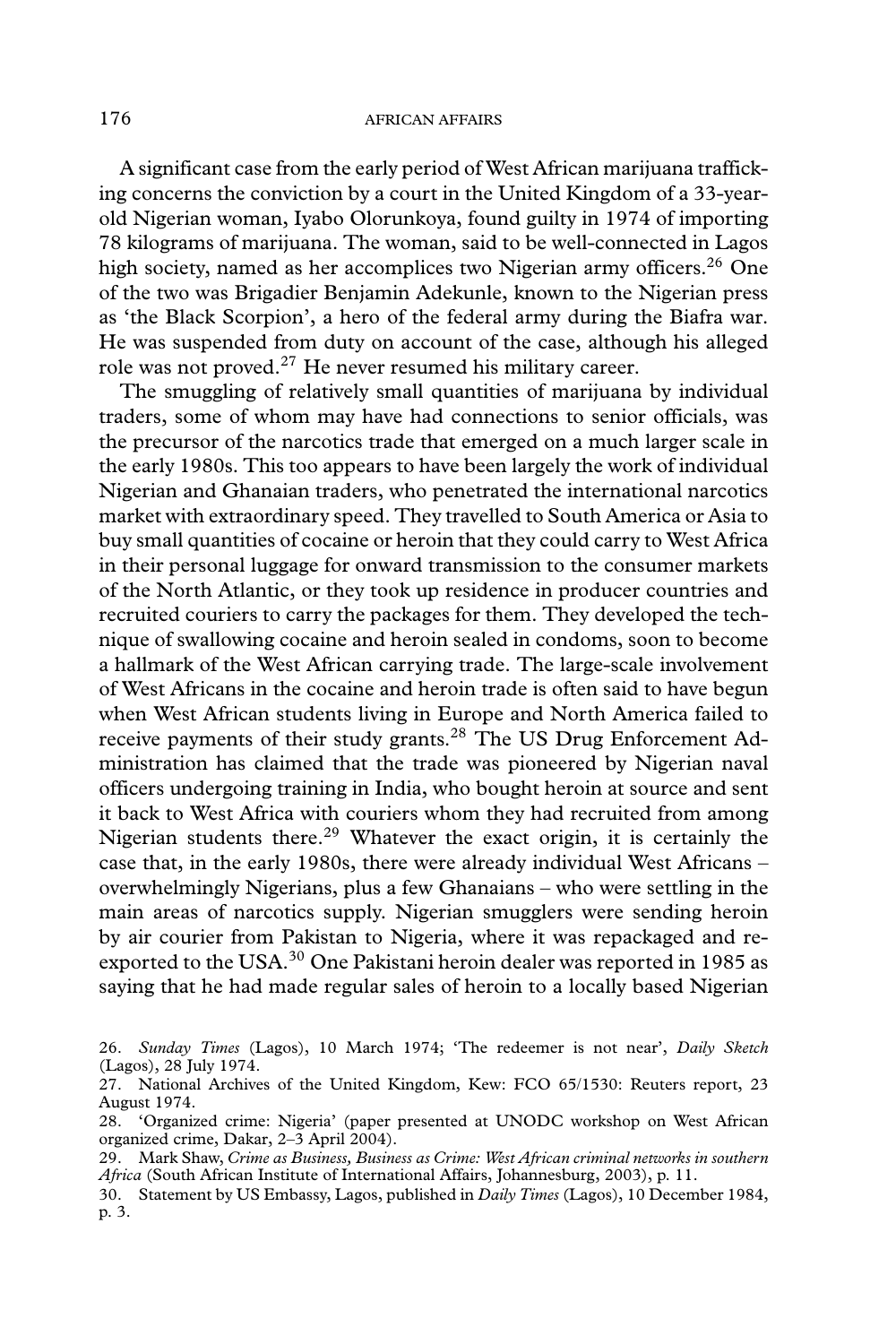for eight months.<sup>31</sup> There was also a small Nigerian community resident in Bangkok. This early cohort of heroin and cocaine traders was presumably ignorant of the fact that a Lebanese syndicate had been doing something similar a generation previously.

'Prior to 1982', the US embassy in Lagos stated, 'Nigerians played an insignificant role in the marketing of narcotics and dangerous drugs in the United States.'32 That year, US authorities arrested 21 Nigerians for narcotics offences, with figures rising rapidly thereafter.<sup>33</sup> A similar pattern emerged in Europe, where an official of the West German Interior Ministry reportedly stated in 1983 that Hamburg was importing significant quantities of drugs from West Africa, including one and a half tonnes from Ghana (presumably of marijuana), and that a ship from Nigeria carrying cocaine, heroin, and marijuana had also docked there.<sup>34</sup> A year later, the director of West Germany's customs service, Georg Wolt, stated that Nigeria was one of the top six importers of cocaine to his country.<sup>35</sup> Also in 1983, Thailand witnessed its first known case of a Nigerian convicted of possessing heroin.<sup>36</sup> The great advantage of West African smugglers in the early days of this trade was that European and North American law-enforcement officers were not expecting heroin and cocaine to be imported from West Africa, since it was not a producing area. However, the reputation of Nigeria in particular soon changed, to the extent that, by 1985, British customs agents were said to be systematically searching, and sometimes strip-searching, Nigerians entering the country.37

A small market for cocaine soon emerged in Nigeria itself, to the extent that a Nigerian newspaper in 1983 reported the existence of what it called 'a tiny cocaine world' in fashionable Lagos society.<sup>38</sup> In view of this, it is interesting to note persistent reports as early as 1983 that one very senior military officer, married to a high society lady, had developed an active interest in narcotics trafficking.<sup>39</sup> The drug connection was already becoming a factor in Nigerian politics. A coup on 31 December 1983 brought to

32. Statement by US Embassy, Lagos, published in *Daily Times*, 10 December 1984, p. 3. 33. *Ibid*.

34. Quoted in the *Daily Times*, 26 November 1984.

35. Quoted in '... and its Nigerian connection', *Guardian* (Lagos), 30 December 1984.

36. According to the newsletter *Drug Force*, the official publication of the Nigerian Drug Law Enforcement Agency, quoted in *Daily Champion* (Lagos), 9 May 1993.

37. '2,000 Nigerians in foreign jails for drug offences', *New Nigerian*, 13 May 1988.

38. The *Guardian* (Lagos) carried a series of reports on this matter in May and June 1983. See also Axel Klein, 'Trapped in the traffick: growing problems of drug consumption in Lagos', *Journal of Modern African Studies* **32**, 4 (1994), pp. 657–77.

39. Address by Alain Labrousse, director of Observatoire Geopolitique des Drogues, ´ Bordeaux, 28 April 1994; interviews, US law-enforcement officer, Bangkok, 16 May 2005, and former Liberian presidential aide, Amsterdam, 4 November 2004.

<sup>31.</sup> Rasheed Williams, 'Nigeria, a leading heroin market', *National Concord* (Lagos), 8 April 1985.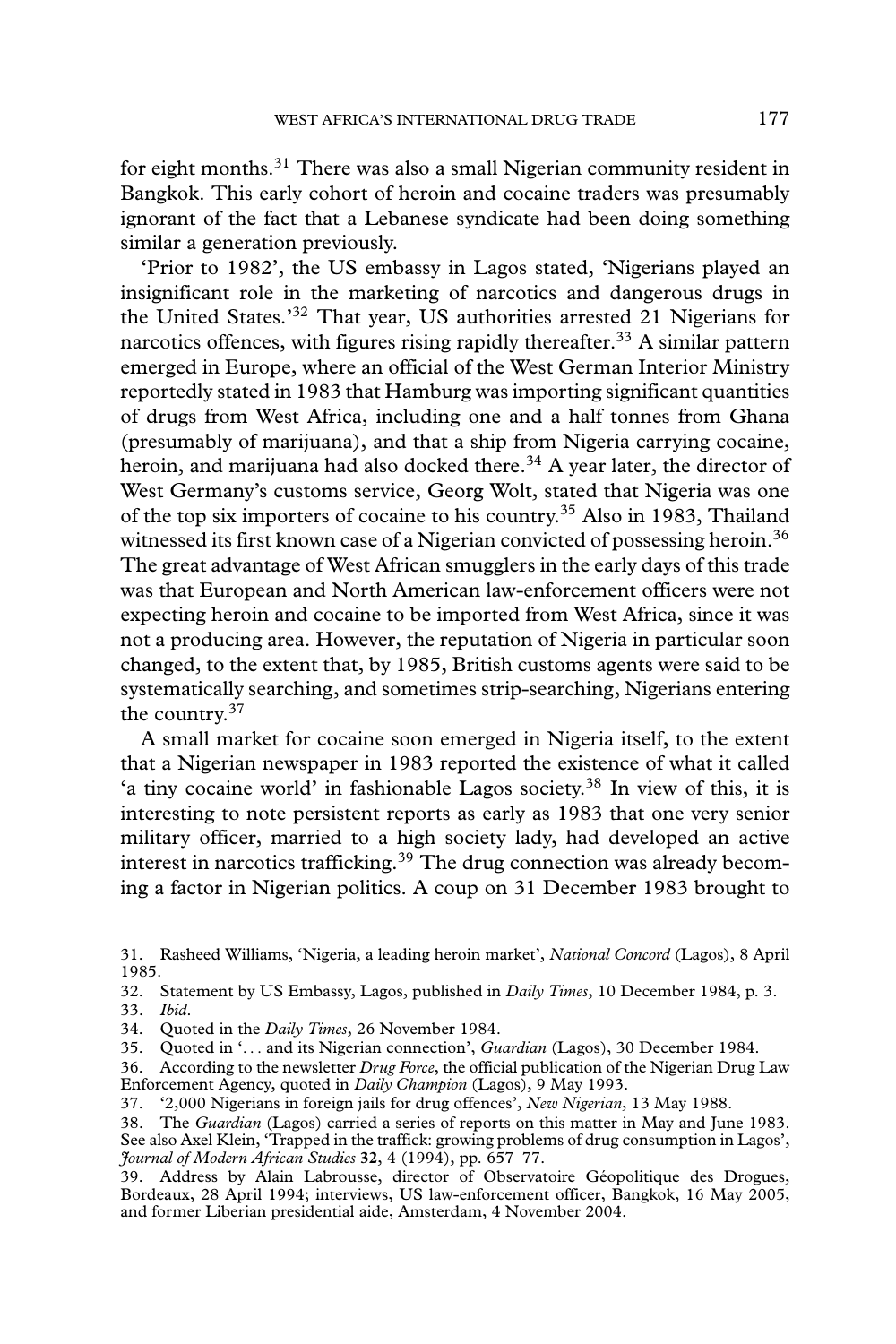power the austere General Muhammadu Buhari, who justified his assumption of power, in the customary manner, with the claim that he was going to clean up corruption in Nigeria with military rigour. Within months, the new military junta introduced a decree making drug trafficking punishable by death, and by the end of 1984 a number of minor drug smugglers had been publicly executed by firing squad in Lagos. In general, the reaction of the Nigerian public was not favourable to the severe penalties decreed by General Buhari's military government. Those West Africans who had heard of cocaine and heroin at all appear to have regarded them as luxury products that were consumed in the rich world. In Nigeria at least, little social stigma was attached to people who simply transported them from one part of the world to another in an effort to earn a living. To this day, Nigerians often say that, since the drug trade involves willing sellers and willing buyers at every stage of the chain, it is essentially a legitimate form of commerce. As for the fact that it is illegal, Nigerian drug dealers often 'view the black market as the only way to redistribute wealth from the north to the south, arguing that mainstream commercial channels are effectively occupied'.<sup>40</sup>

The 1980s were years of rapid economic decline in West Africa, including in Nigeria, the region's only major oil producer at that time, where problems were compounded by the corruption and incompetence of the civilian government in office from 1979 to 1983. Most West African countries, in financial difficulties as a result of the global convulsions of the period and their own profligacy in earlier, more favourable times, were obliged to borrow money from the International Monetary Fund and the World Bank and to undergo the process of economic liberalization known as structural adjustment. This required deep cuts in public expenditure and the sacking of public employees. Whether imposed by the international financial institutions or from domestic necessity, drastic reductions in public budgets plunged many people into acute financial difficulty, and this was undoubtedly an incentive to some to make money by any means possible. Those who went abroad in search of new sources of income tended not to be the poorest members of society – generally people from rural areas or without education – but rather those who had lived in towns and, being relatively well educated, spoke good English and were familiar with the workings of state bureaucracies. 'Let us call a spade a spade,' said Nuhu Ribadu, Nigeria's later top anti-corruption official, referring to his country's Second Republic of 1979–83. 'This is the period when we started hearing about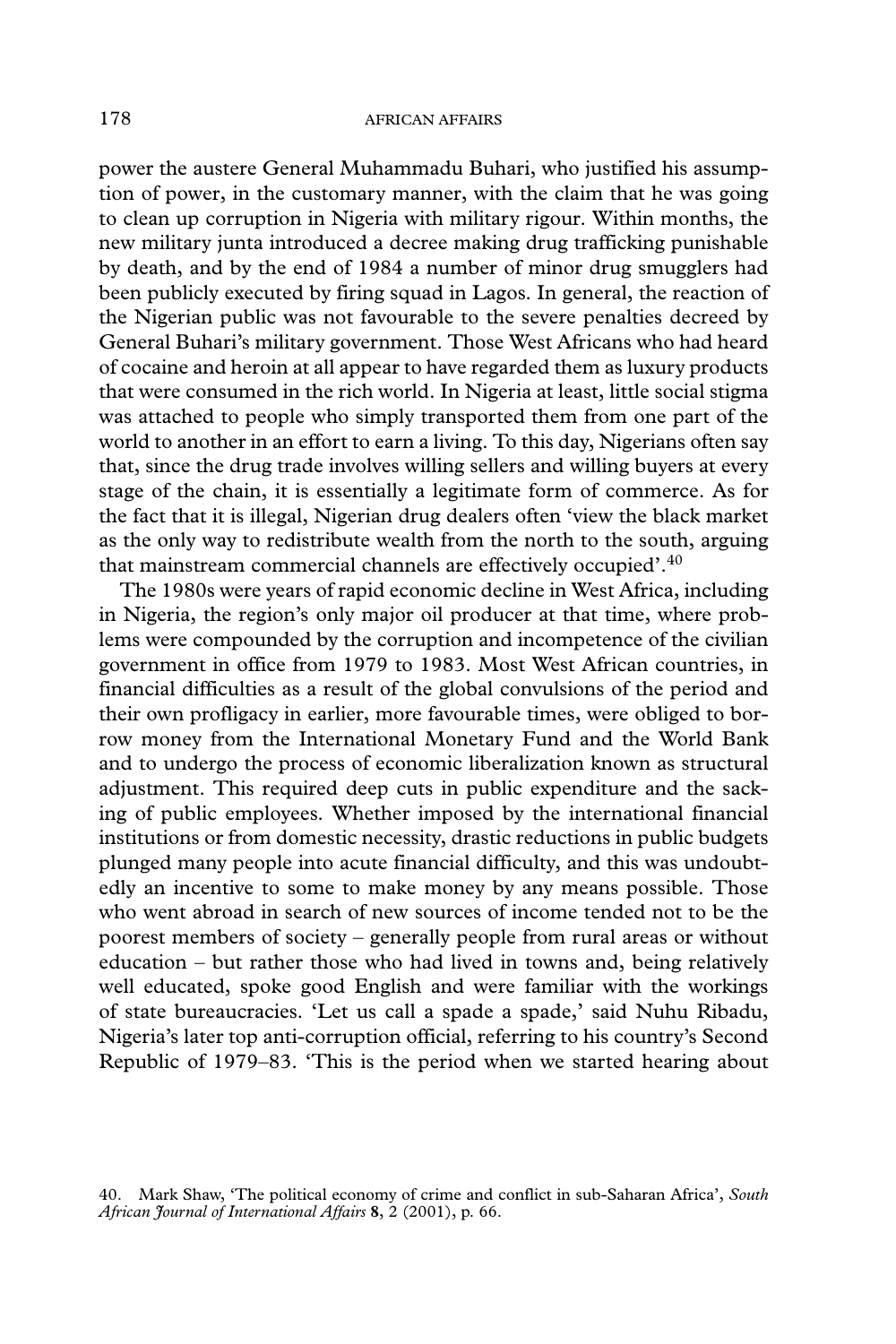$419<sup>41</sup>$  it is the period we started having drug problems.<sup>'42</sup> It was indeed a critical moment in West Africa's insertion into global patterns of crime, even if Nigeria in particular had developed a role in the international marijuana trade well before the financial crisis of the early 1980s.

While General Buhari's decree of the death penalty for drug trafficking was regarded by many Nigerians as too severe, his campaign against crime and corruption seriously threatened the interests of some in the military, including the small group with interests in the drug trade. Another coup in August 1985 introduced a less stringent regime. The new head of state, General Ibrahim Babangida, revoked the death penalty as a punishment for drug trafficking and replaced it with life imprisonment. His period in government is recognized as having marked a transformation in Nigeria's already notorious corruption, turning it into a generalized instrument of government. '[D]irect disbursals and administrative favours were increasingly supplanted by politically-influenced arbitrage in a variety of domestic markets', according to one analysis, in a process more simply described as 'Zaïrianization'. $^{43}$  Nigeria became more than ever a literal kleptocracy, a system of government by theft and bribery. The word 'kleptocracy' had been invented some years earlier by the brilliant Anglo-Polish sociologist Stanislav Andreski, who taught for some years at a Nigerian university.<sup>44</sup>

Among the many scandals of the Babangida years was the murder by parcel-bomb of the newspaper editor Dele Giwa. It is widely believed in Nigeria that Giwa's death was connected to his investigations into elite drug trading. Specifically, he is said to have been targeted as a result of an interview he had conducted with a former drug courier, one Gloria Okon, who had worked for principals in very senior positions of the state bureaucracy or for their families. Years later, when Nigeria staged its own truth commission, one of the country's leading human rights lawyers and one of its most senior journalists jointly petitioned the members of the Human Rights Violations Investigation Commission, popularly called the 'Oputa Panel', requesting this body to charge General Babangida and others with murder.<sup>45</sup> It was also during the Babangida period that the Bank of Credit and Commerce

42. Speech on 19 January 2006, reported in *Punch* (Lagos), 20 January 2006.

- 43. Peter Lewis, 'From prebendalism to predation: the political economy of decline in Nigeria', *Journal of Modern African Studies* 34, 1 (1996), p. 97. The reference to 'Zaïrianisation' is on p. 80.
- 44. Stanislav Andreski, *The African Predicament: A study in the pathology of modernisation* (Michael Joseph, London, 1968). A definition of 'kleptocracy' is on p. 109.
- 45. See the unofficial version of the Oputa Panel report released on 1 January 2005 by the National Democratic Movement (Washington, DC), Vol. 4, p. 104, <http://www.dawodu.com/ oputa1.htm> (24 November 2008). Further information is in Richard Akinnola (ed.), *The Murder of Dele Giwa: Cover-up – revelations* (Human Rights Publications, Lagos, 2001).

<sup>41.</sup> A reference to the notorious Four One Nine advance fee fraud. See Daniel Jordan Smith, *A Culture of Corruption: Everyday deception and popular discontent in Nigeria* (Princeton University Press, Princeton, NJ, 2007), especially Chapter 1.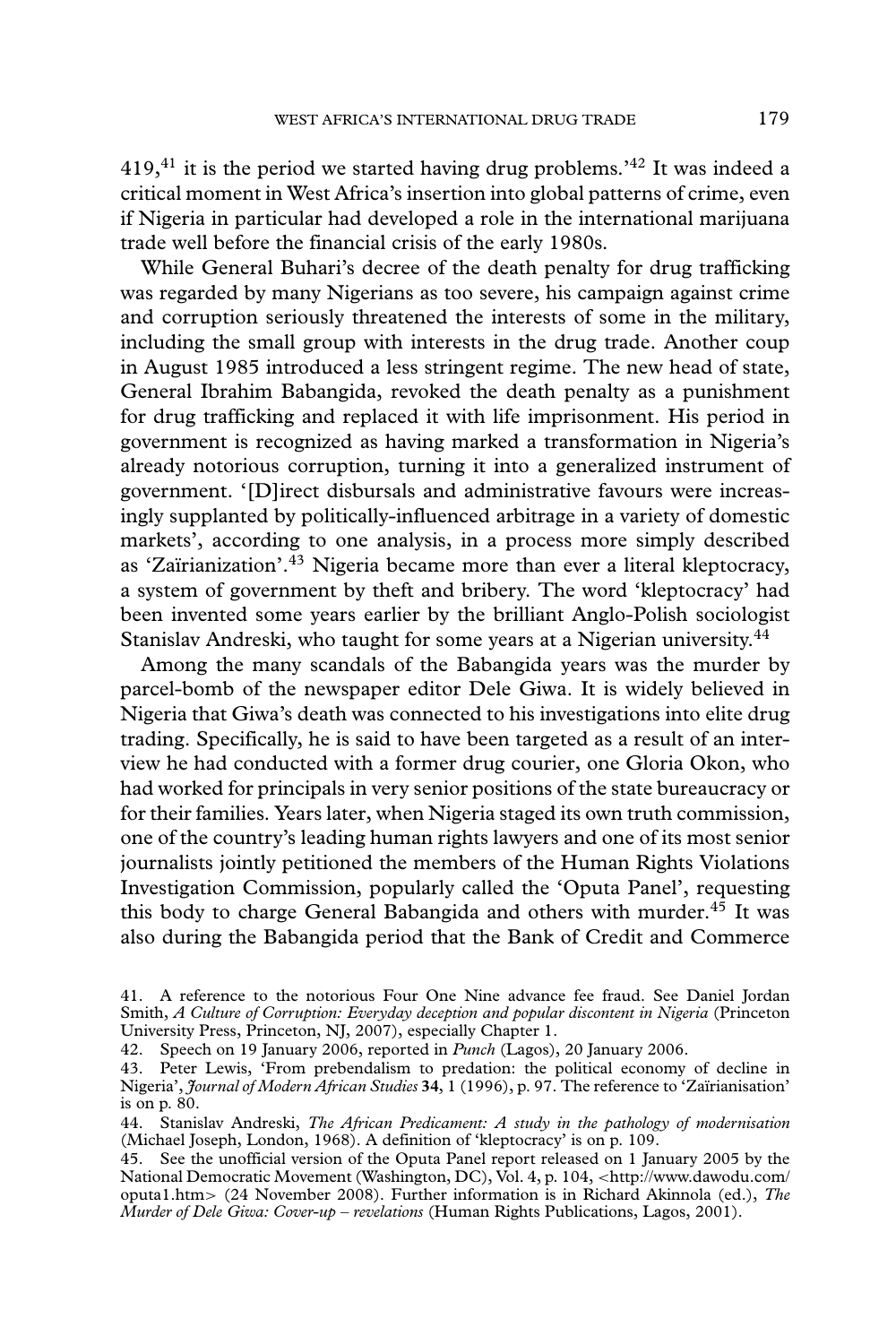International, which had arrived in Nigeria in 1979, became integrated into a practice of financial corruption and money laundering that was 'systemic and endemic'.46 The chairman of BCCI (Nigeria) Ltd was Ibrahim Dasuki, one of General Babangida's closest associates, whom the head of state later appointed as Sultan of Sokoto. By the end of 1987, BCCI had no less than 33 branches in Nigeria. $47$  When BCCI subsequently collapsed, in what was then the world's biggest-ever bank failure, the full extent of its criminal dealings became known.

In the general atmosphere of corruption and manipulation that characterized General Babangida's years as head of state, from 1985 to 1993, the country's role in the global narcotics trade grew. Nigeria was home to what a US government official called 'a vast commercial sector, immune to most regulations and well suited to illegal activities'.<sup>48</sup> When the head of the Ghanaian drug police visited Bangkok in 1986, he found 'a lot of Ghanaians and Nigerians' in prison for drug offences. $^{49}$  By 1988, some 2,000 Nigerians were reported to be serving sentences for drug offences abroad.<sup>50</sup> US authorities reportedly arrested 851 Nigerians for drug offences between 1984 and 1989, and reckoned that 55 percent of the heroin arriving at New York's John F. Kennedy airport was being carried by Nigerians.<sup>51</sup> In 1991, Nigeria's own Ministry of Justice reported that 15,433 Nigerians had been arrested worldwide for drug offences since  $1984$ <sup>52</sup> Of these, 4,802 had been convicted.<sup>53</sup> According to a statement attributed to the deputy director-general of the Ministry of External Affairs, Nigerians were the leading nationality arrested for drug offences in India, Pakistan, Saudi Arabia, and Thailand.<sup>54</sup>

Nigerian traders showed great ingenuity in switching their smuggling techniques and routes, for example exporting from Thailand overland to Malaysia or by sea to Taiwan or Hong Kong for onward transmission to

<sup>46.</sup> *The BCCI Affair: A report to the Committee on Foreign Relations, United States Senate by Senator John Kerry and Senator Hank Brown* (US Government Printing Office, Washington DC, 1993), pp. 99–104. The quotation is on p. 49.

<sup>47.</sup> Peter Truell and Larry Gurwin, *False Profits: The inside story of BCCI, the world's most corrupt financial empire* (Houghton Mifflin, Boston and New York, 1992), p. l62.

<sup>48.</sup> United States Information Service (USIS) press release, 2 March 1998, quoted in *Punch*, 5 March 1998.

<sup>49.</sup> Kofi Bentsum Quantson, *Travelling and Seeing: Johnny just come* (NAPASVIL Ventures, Accra, 2002), p. 67.

<sup>50. &#</sup>x27;2,000 Nigerians in foreign jails for drug offences', *New Nigerian*, 13 May 1988.

<sup>51.</sup> Jonas Okwara, 'Three Nigerians held weekly in US on drug charges', *Guardian*, 15 July 1990.

<sup>52.</sup> Jackson Akpasubi, 'US says "no" to Nigeria', *Sunday Concord*, 30 June 1991. Eric Fottorino, *La Piste blanche : L'Afrique sous l'emprise de la drogue* (Balland, Paris, 1991), p. 19, gives the same figure of 15,433 for Nigerians arrested for drug offences between 1979 and 1989.

<sup>53.</sup> Fottorino, *La Piste blanche*, p. 19.

<sup>54.</sup> Segun Babatope, 'Drug trafficking: a nation under siege', *National Concord*, 3 February 1992.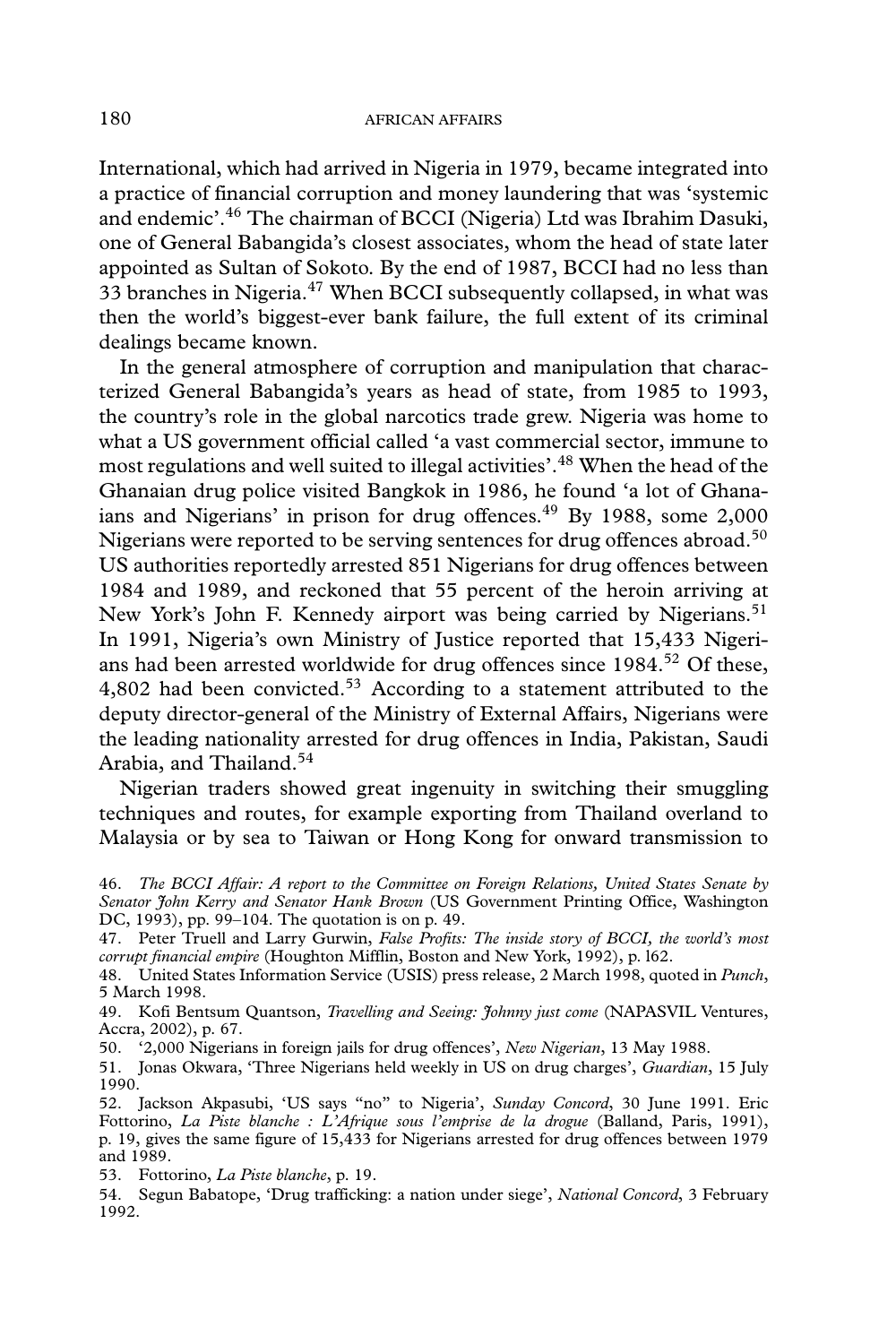Europe and North America.<sup>55</sup> Professional drug traders were constantly adapting and improving their methods. The Nigerians' commercial skills were also attracting the attention of fellow-traffickers from other continents. Scrutiny of arrest figures suggests that the Colombian drug cartels, reacting to the saturation of the US market, had begun seeking relationships with West African traders even by the late  $1980s$ ,  $56$  interested in using the West Africans' highly developed marketing channels as a way of penetrating new areas, notably in Europe. Among Nigerians involved in the drug trade were figures of privilege and influence, as became clear in 1989 when a former member of Nigeria's Senate was arrested in New York for heroin trafficking and subsequently convicted. He had previously offered \$20 million of his own money, purportedly as a patriotic gesture, to pay a debt owed by Nigerian Airways that had caused French authorities to impound a Nigerian Airways airbus. Although this scheme did not succeed, his intention had apparently been to use the plane to transport drug cargoes. For some time thereafter Lagos heroin dealers referred to their product as 'senator'.<sup>57</sup> A later member of the upper house of Nigeria's legislature, who had previously held a senior position in the police, once alleged that the Senate was infested with ex-419ers and drug traders.<sup>58</sup> Even the law-enforcement agencies were not immune to the lure of drug money. A head of the Nigerian Drug Law Enforcement Agency (NDLEA), a unit established in 1990 largely as a concession to US pressure, reportedly stated in 1994 that 'those charged with the responsibility of eliminating drug trafficking are by far more interested in drug trafficking than the professional traffickers'.59 One of his predecessors had acquired a particular notoriety in this regard.<sup>60</sup>

# *The regional pattern*

Nigeria was not alone. From the late 1970s there were reports of individuals in various West African countries importing narcotics for eventual re-export. Many traffickers appear to have been acting on their own initiative or at any rate without the support of extensive networks. Some powerful external interests also discovered the commercial potential of small West African states that attracted little international attention, and whose authorities could be bought or manipulated. In Sierra Leone, the most prominent members of the commercially powerful Lebanese community in the mid-1980s found themselves under surveillance from Israeli security

- 59. 'NDLEA stinks Bamaiyi', *Daily Times*, 18 February 1994.
- 60. Fottorino, *La Piste blanche*, pp. 57, 60.

<sup>55.</sup> Nnamdi Obasi, 'Drug trafficking', *Weekend Concord*, 1 June 1991.

<sup>56.</sup> Green, *Drugs, Trafficking*, p. 48.

<sup>57. &#</sup>x27;Adegoke's ill-fated deal with skypower', *National Concord*, 30 April 1989.

<sup>58.</sup> Editorial, *Nigerian Tribune*, 24 March 2006.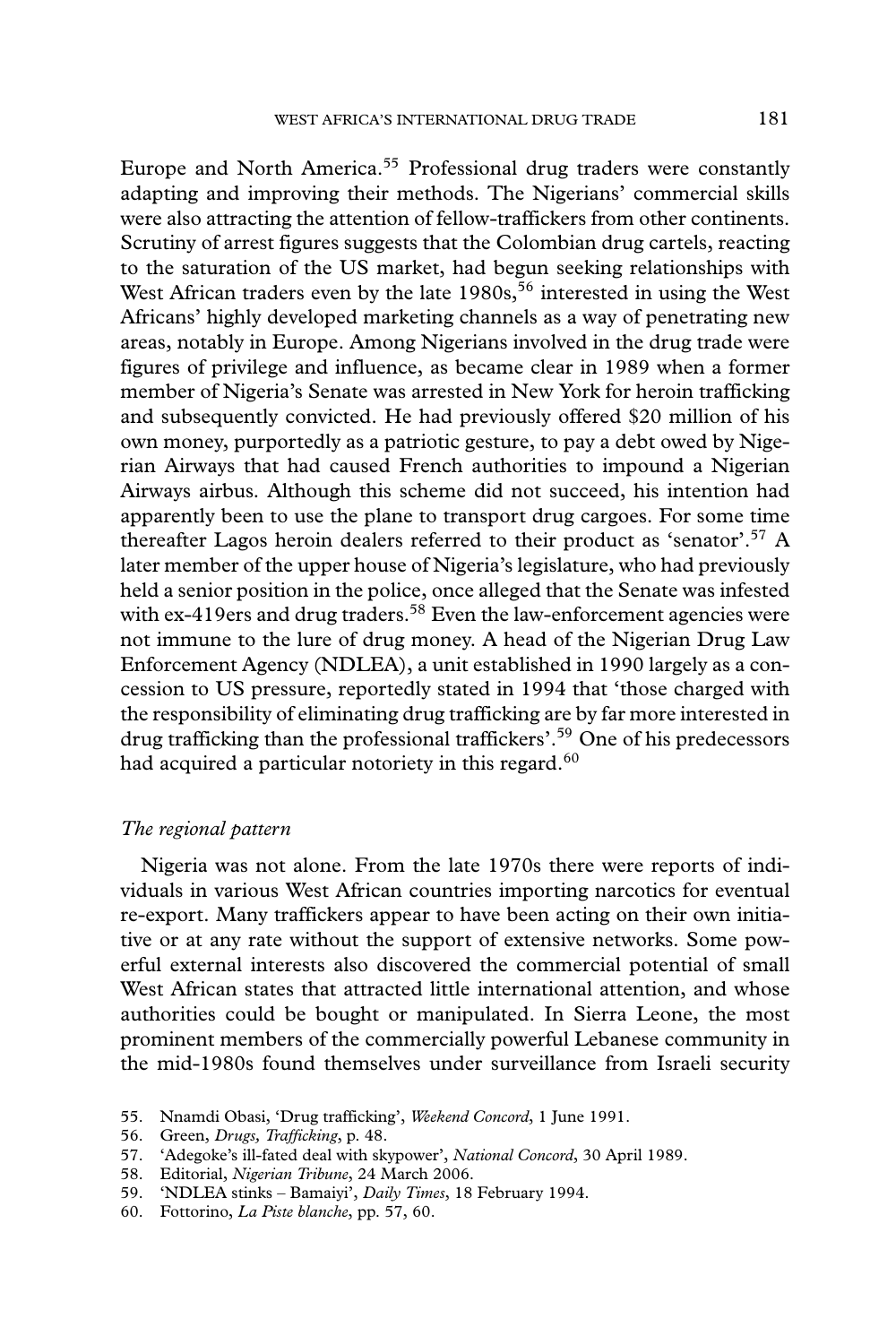officers responding to their role in funding various factions in Lebanon's civil war. They were confronted with a sudden influx of mobsters from the Soviet Union, some of them with connections to Israeli intelligence.<sup>61</sup> The most formidable of the newcomers was Marat Balagula, who later migrated to the USA, where he became a pioneer of Russian mafia influence, serving a prison sentence before being murdered in March 2008. Balagula and his colleagues used Sierra Leone as a freeport facility, smuggling in diamonds from the USSR and swapping them for heroin from Thailand for onward transmission to the USA. They also managed President Joseph Momoh's election campaign.<sup>62</sup>

Trafficking networks with high-level government connections emerged in other countries too. One example involved a group of Ghanaians and a diplomat from Burkina Faso, the latter providing members of the syndicate with diplomatic passports. This team imported heroin from Mumbai to Abidjan for onward transmission to Europe. One of the Ghanaians involved, a certain Emmanuel Boateng Addo, revealed some details of this operation in 1993 after his release from a French prison.<sup>63</sup> The Burkinabe diplomat at the heart of this syndicate was also a close associate of Charles Taylor, subsequently to become president of Liberia. In 1986–7 Taylor was one of several Liberian exiles living in Ghana and plotting against the Liberian government. He was twice detained by the Ghanaian government on political grounds. On the second of these occasions, it was his friend the Burkinabe diplomat who secured Taylor's release from prison.<sup>64</sup> A Ghanaian who shared Taylor's prison-cell in Accra recalled Taylor's opinions on the drug trade:

In one of our numerous, prolonged arguments whilst in cells he was critical about what he called unwarranted vigilance and the arrest of drug traffickers in Ghana. I begged to differ from him but he insisted that the major concern of African governments should be the prevention of domestic consumption of hard drugs. Once people are exporting such drugs from Africa, they should be allowed. He further stressed that we should think of cultivating coca and marijuana in Ghana as major exports. He was particularly peeved about the fact that African governments complain of lack of capital when they have the easy option of granting banking facilities to drug barons who have billions of dollars for laundering.65

Charles Taylor achieved his ambition of becoming head of state when he became President of Liberia in 1997. True to his earlier ideas, he proceeded

<sup>61.</sup> Stephen Ellis, 'Les prolongements du conflit israelo-arabe: le cas du Sierra Leone', ´ *Politique Africaine* 30 (1988), pp. 69–75.

<sup>62.</sup> Robert I. Friedman, *Red Mafiya: How the Russian mob has invaded America* (Little, Brown, Boston, MA, 2000), pp. 57–8.

<sup>63.</sup> Akyeampong, 'Diaspora and drug trafficking in West Africa', p. 441.

<sup>64.</sup> Author's interviews with former aide to President Charles Taylor, 2002–4.

<sup>65.</sup> Kwesi Yankah and Lazarus D. Maayang, 'Charles Taylor: dark days in Ghana', *Uhuru* (Accra), 3 (1990), p. 40.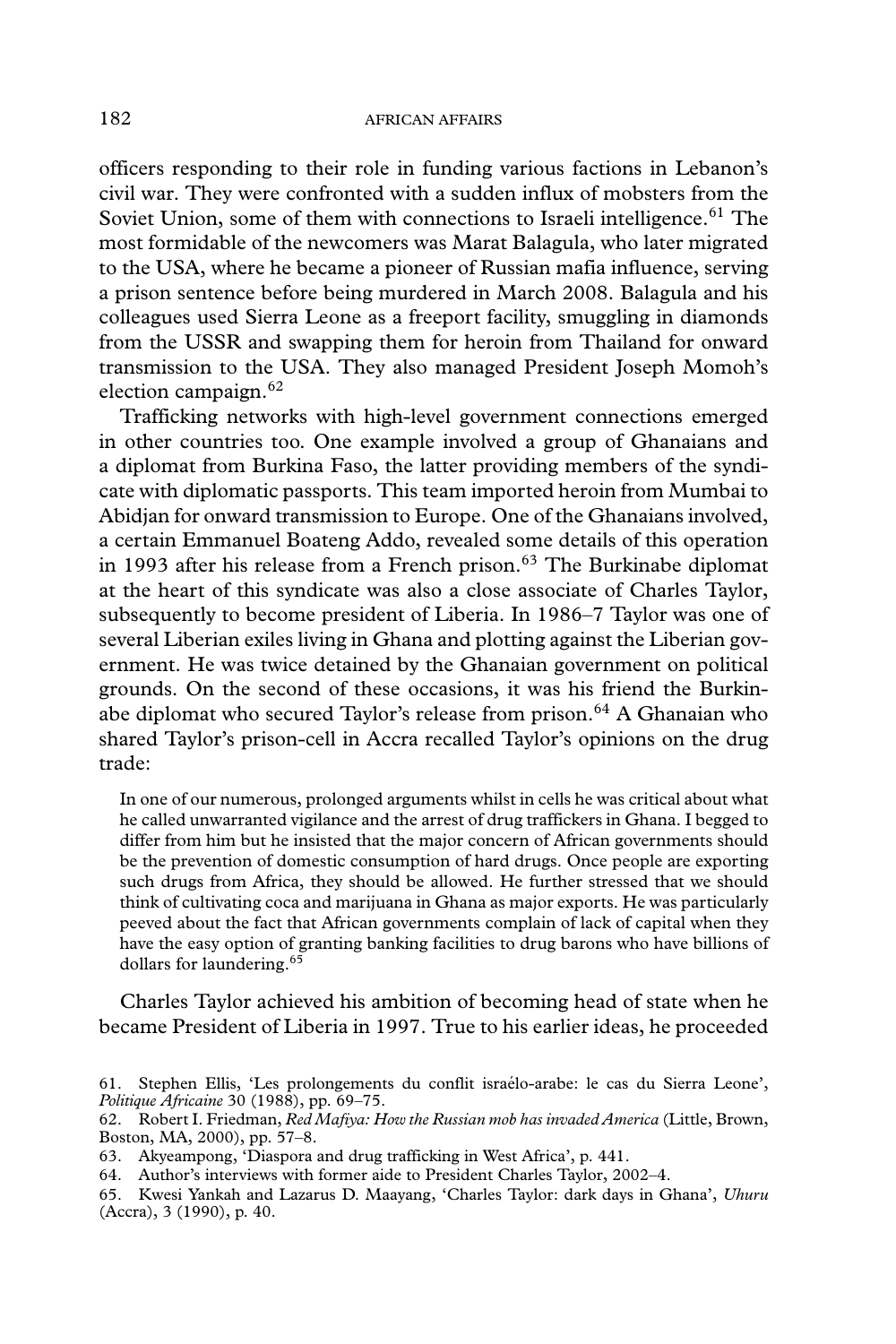to associate with professional criminals from a wide variety of countries.<sup>66</sup> His predecessor, Samuel Doe, had allowed Liberia to be used for drug trafficking, as an earlier government may also have done.<sup>67</sup> Other West African heads of state said by police sources to have been implicated in drug smuggling include the late president of Togo, Gnassingbé Eyadema.<sup>68</sup>

Over the years, West Africa's most prominent traffickers, the Nigerians, developed footholds in many other countries where imported narcotics could be stored and repacked for onward travel. From the early 1990s South Africa became one such base, as it offered the advantages of an excellent transport infrastructure and a good banking system. Before 1990, the drug trade in South Africa was largely confined to mandrax and locally produced marijuana. The South African police, preoccupied by political matters, were extraordinarily inattentive to the risk posed by international traffickers, who flocked to the country from Eastern Europe and from the rest of Africa especially. By 2005, there were between 40,000 and 100,000 Nigerians living in South Africa, as many as 90 percent of them illegally. The drug dealers among them were described as 'the most prolific of the organised crime groups operating in the country'.<sup>69</sup>

Nigerian traders also established operational centres in Cotonou and Abidjan, which were home to Beninese, Ivorian, and other nationals who had entered the narcotics business. In March 1998, the US government described Nigeria as 'the hub of African narcotics trafficking', noting also 'traffickers' expansion into bulk shipments into Nigeria's neighbours'.<sup>70</sup> After Nigeria had dispatched a peacekeeping force to Liberia in 1990, under the auspices of the Economic Community of West African States (ECOWAS), some members of the Nigerian expeditionary force developed interests in the narcotics trade. Their control of Liberia's seaports and of its international airport provided ideal transport facilities. A further attraction was Liberia's use of the US dollar as an official currency.<sup>71</sup> The Nigerian military, in power almost continuously for three decades, had by this time developed a high degree of impunity. In 1998, NDLEA director Musa Bamaiyi complained

p. 4 (to be viewed with caution, as this was a propaganda sheet for Charles Taylor).

<sup>66.</sup> The International Consortium of Investigative Journalists, *Making a Killing: The business of war* (Public Integrity Books, Washington, DC, 2003), especially chapters 7 and 10.

<sup>67.</sup> Nya Kwiawon Taryor (ed.), *Justice, Justice: A cry of my people* (Strugglers' Community Press, Chicago, IL, 1985), p. 54 ; phone interview, former aide to Charles Taylor, 4 November 2004.

<sup>68.</sup> Interview, Ghanaian police officer, Accra, 31 August 2008.

<sup>69.</sup> *Jane's Intelligence Review*, 1 July 2005. Antony Altbeker, *A Country at War with Itself: South Africa's crisis of crime* (Jonathan Ball, Johannesburg and Cape Town, 2007), pp. 124–5, argues that South Africans often exaggerate the impact of foreign organized crime in their own country. However, his concern in this passage is to refute any suggestion that South African crime is foreign rather than homegrown.

<sup>70.</sup> USIS press release, 2 March 1998, quoted in *Punch*, 5 March 1998.

<sup>71.</sup> Fottorino, *La Piste blanche*, pp. 60–1; see also allegations in *Liberian Diaspora* **3**, 12 (1993),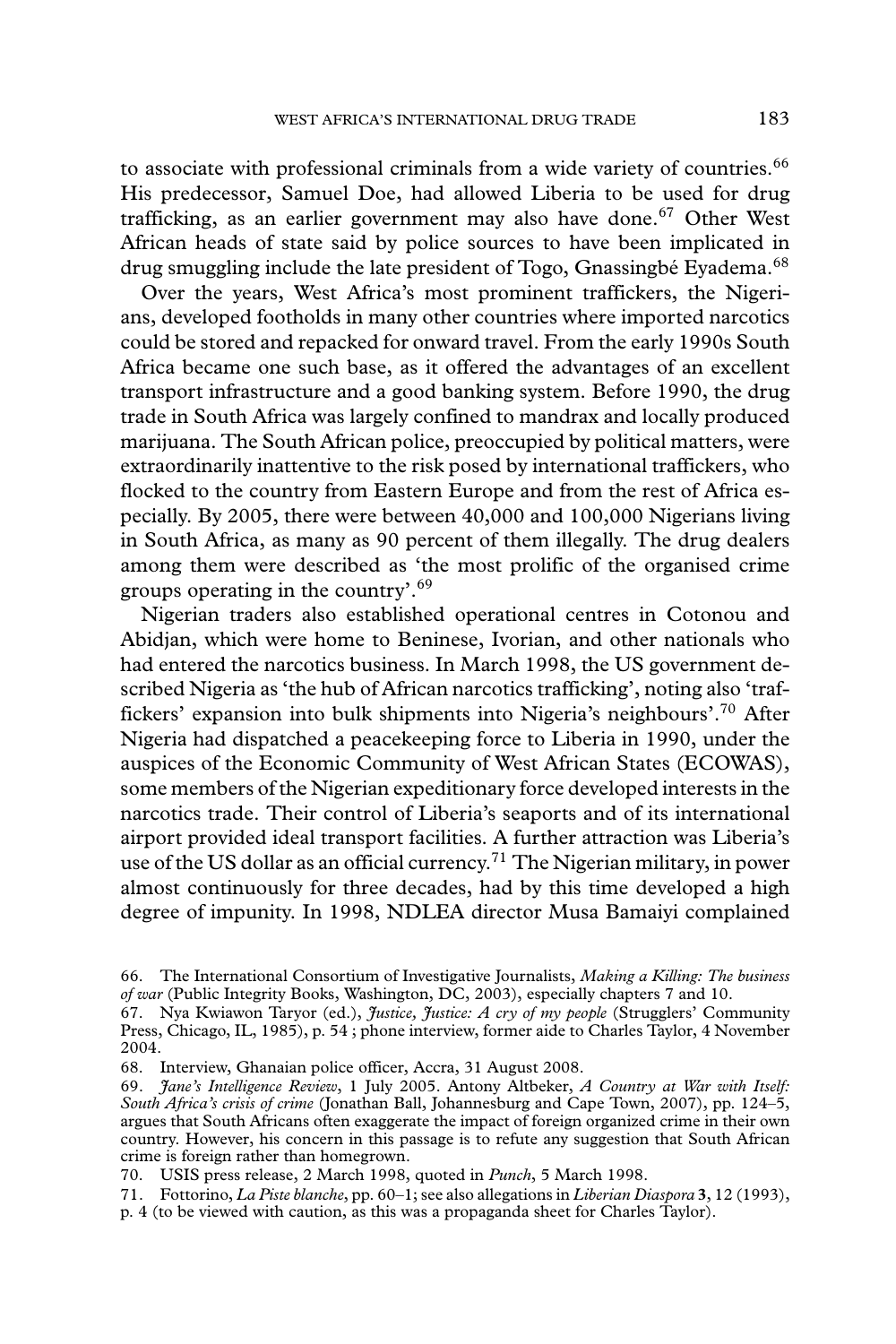#### 184 **AFRICAN AFFAIRS**

that his agents were not allowed to search military barracks, despite the fact that, according to him, 'a lot' of military officers were involved in the drug business. He had sent a list of names of military suspects to the presidency.<sup>72</sup> Bamaiyi, generally well regarded by international law-enforcement agents with whom he collaborated, had himself served in the Nigerian peacekeeping contingent in Liberia.<sup>73</sup> Being also a brother of his country's chief of army staff, he was particularly well placed to make such a judgement about the Nigerian military's involvement in drug trafficking.

Nigerian traders especially were truly global. They took over heroin retailing in Moscow. According to one veteran journalist, 'the Central Asians... were being displaced from 1997 onwards by Africans, especially Nigerians, who have established efficient and well-concealed networks for selling heroin and cocaine in Moscow's student living areas and university residences'.74 Nigerians were particularly prominent in the North American heroin trade until being displaced in recent years. In 1999, the US Department of Justice said it was looking for two Nigerians who were said to be running a network importing 'up to 80 percent of the white heroin entering the USA from southeast Asia'.75 This high figure is less noteworthy than might appear at first sight, as the US market for Asian heroin has lost ground to imports from Latin America. In 2002, Dutch customs officers, in a controlled experiment, for a period of ten days searched every Nigerian arriving in Amsterdam from Aruba and the Dutch Antilles, a route used by many of the 1,200 drug couriers arrested annually at Schiphol airport. They found that of the 83 Nigerian passengers using this route during that period, no fewer than 63 were carrying drugs.<sup>76</sup> In the same year, Nigeria's NDLEA arrested two Nigerians and one foreigner with 60 kilograms of cocaine, the agency's largest-ever cocaine find, on board a Brazilian vessel at Tin Can Island wharf in Lagos.<sup>77</sup> Substantial though this haul was, perhaps its chief significance lies in the evidence it presents of direct seaborne transport from Latin America.

There was evidence that knowledge of the drug trade was being passed from one generation to the next. Also in 2002, a twelve-year-old Nigerian boy with US citizenship was reportedly arrested at New York's John F. Kennedy airport with 87 condoms of heroin. He was the son of one Chukwunwieke Umegbolu, who had been convicted in 1995 for his part

<sup>72. &#</sup>x27;Drug: NDLEA sends officers' names to presidency', *Guardian*, 9 November 1998.

<sup>73.</sup> See interview with General Bamaiyi in *Sunday Champion*, 20 June 1999.

<sup>74.</sup> John K. Cooley, *Unholy Wars: Afghanistan, America and international terrorism* (third edition, Pluto Press, London and Sterling, VA, 2002), p. 143.

<sup>75.</sup> Laolu Akande, 'Nigeria high on US fraud, drugs list', *Guardian*, 18 August 1999.

<sup>76.</sup> UNODC, *Transnational Organized Crime in the West African Region* (New York, NY, 2005), p. 21.

<sup>77.</sup> Sisca Agboh, 'NDLEA impounds N1b worth of cocaine', *Post Express* (Lagos), 31 August 2002.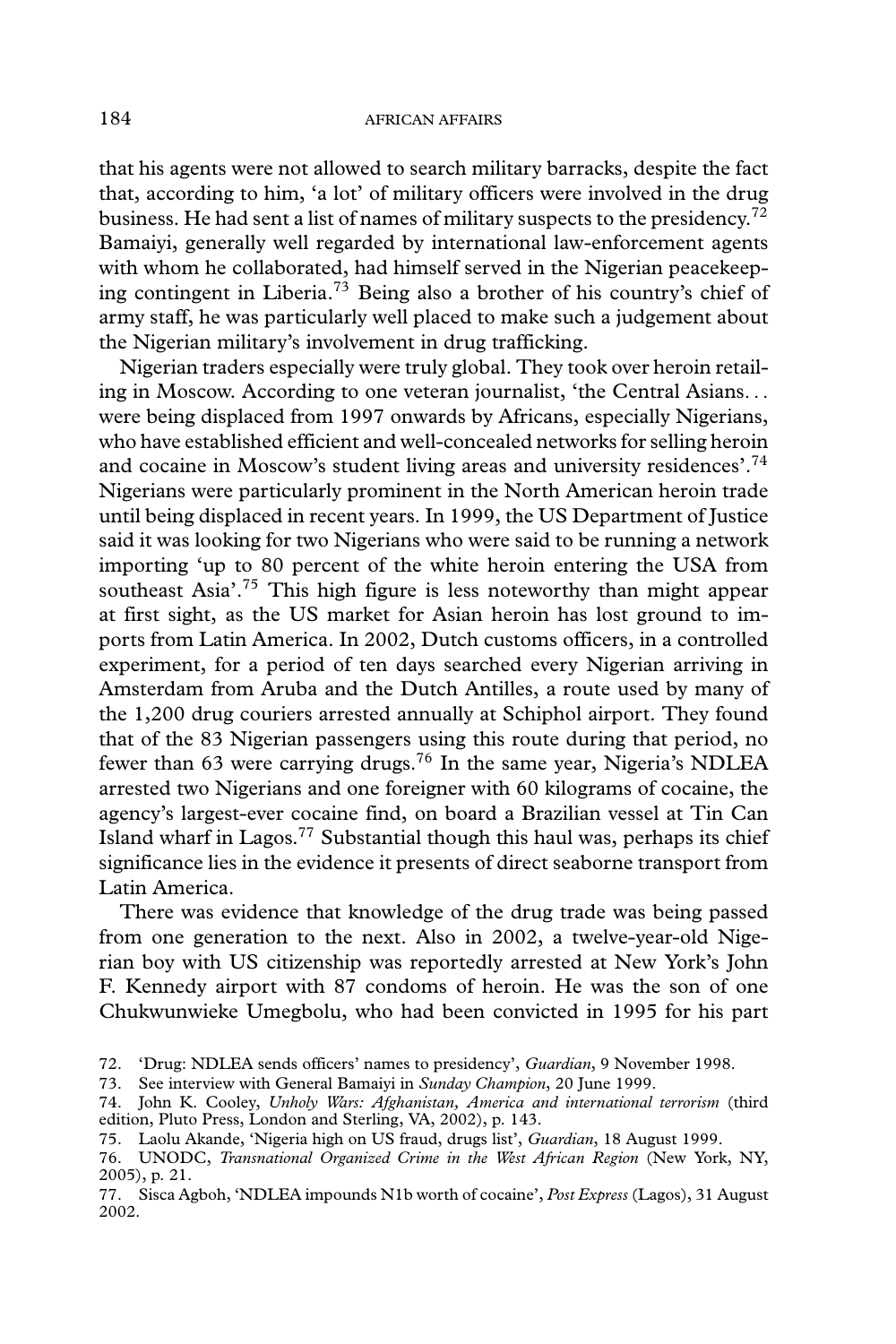in importing more than \$33 million of heroin in a period of more than a decade.78

By the mid-1990s, thus, some Nigerian drug traffickers in particular had not only developed the means to invest in bulk shipments of narcotics, but had also become fully global, having business associates in both producing and consuming countries as well as other facilities in countries outside Nigeria. The same was true on a smaller scale of traffickers from other West African countries, notably Ghana. By the same token, non-African traffickers had become interested in the commercial advantages offered by West Africa. Lebanese smugglers, Soviet gangsters, and South American drug syndicates were among a variety of external interests attracted to the region on account of its usefulness as an entrepot.<sup>79</sup> In 2003, Senegal expelled a senior member of the Sicilian mafia, Giovanni Bonomo, who was subsequently arrested in Italy. A known money launderer and drug trafficker, he was said to have visited South Africa and Namibia regularly.<sup>80</sup>

## *The structure of the Nigerian drug trade*

A senior US anti-drugs official, Robert S. Gelbard, described Nigerian drug networks as 'some of the most sophisticated and finely-tuned transshipment, money-moving and document-forging organizations in the world'. He pointed out that 'they are sought out by both Asian and Latin American drug producers' on account of their commercial skills.<sup>81</sup> The Nigerian drug trade is characterized by a distinctive business structure that has developed over decades, and which gives depth to the emerging cooperation with traders from other countries and continents.

Crucial to the success of Nigerian drug traders is their highly flexible mode of operation, as those involved constantly form and re-form their business relationships from among a wide pool of acquaintances. This modus operandi closely resembles a so-called 'adhocracy', able 'to fuse experts drawn from different disciplines into smoothly functioning ad hoc project teams'82 in a way that, according to some management gurus, is particularly suited to the modern business environment. It stands in contrast to the more corporate-style relations of classic American 'mafias' that have exerted such

<sup>78.</sup> Laolu Akande, 'Nigerian boy, 12, swallows 87 condom wraps of heroin', *Guardian*, 13 April 2002.

<sup>79.</sup> UNODC, *Transnational Organized Crime in the West African Region*, p. 48.

<sup>80. &#</sup>x27;Italy police arrest mafia suspect', BBC News, 14 November 2003, <http://news.bbc. co.uk/2/hi/europe/3270935.stm> (24 November 2008).

<sup>81.</sup> Statement to the Senate Foreign Relations Committee Subcommittee on African Affairs, 20 July 1995, obtained from the US Information Resource Center, US Embassy, The Hague. 82. Henry Mintzberg, *Structure in Fives: Designing effective organizations* (1983; second edition, Prentice Hall, Englewood Cliffs, NJ, 1993), p. 254. The term 'adhocracy' was coined by Alvin Toffler in his bestseller *Future Shock* (Bantam Books, New York, NY, 1972).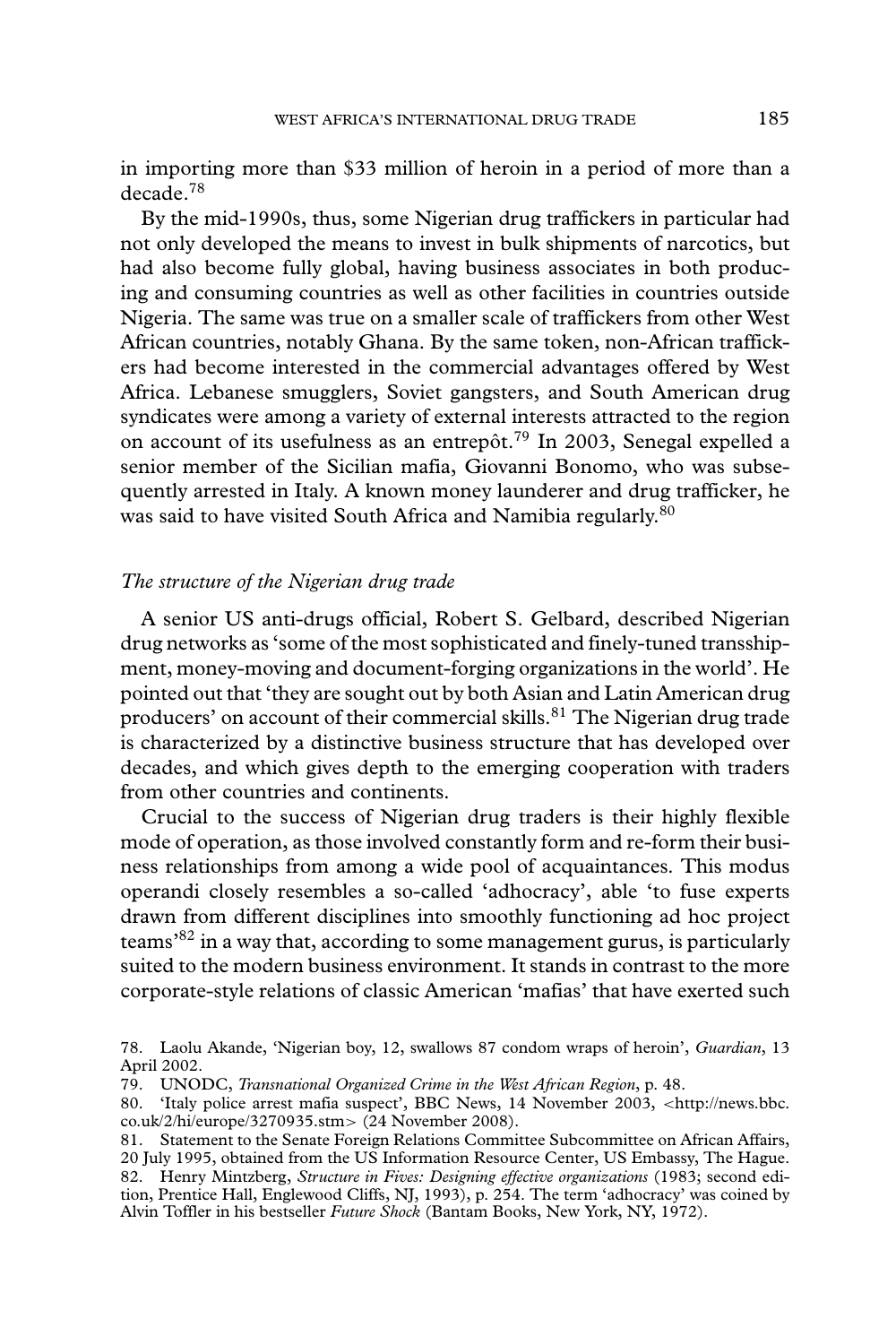a powerful influence on popular ideas about how organized crime works via films like *The Godfather* or the TV series *The Sopranos*.

The following paragraphs will briefly describe the classic structure of the Nigerian drug trade, starting at the top of the ladder, so to speak, by considering the category often labelled drug 'barons'. In the words of a senior Nigerian drug law-enforcement officer,<sup>83</sup> a Nigerian drug baron requires at least three assets. First, he, or she, needs to be able to buy drugs cheaply at source. As we have seen, from an early date, there were Nigerians who travelled to producer countries in South America and south-east Asia to buy drugs. In 2003, some 330 Nigerians were said to be serving prison sentences in Thailand for drug-related offences.<sup>84</sup> Hundreds of Nigerians were living in Bangkok, notably in the city's Pratunum district that is home to an African community some 500–800 strong. Many of these are occupied in the textile or jewellery trades, but a significant number are alleged to have interests in crime.<sup>85</sup> There are also substantial Nigerian communities in the south Asian subcontinent, with over  $2,000$  Nigerians in Mumbai alone.<sup>86</sup> There is even a small Nigerian community in Afghanistan. A drug baron who lives in one of these locations or has stayed there long enough to build excellent local contacts is well placed to buy heroin. Sometimes, a baron who has the wherewithal to buy a large quantity of cocaine or heroin at source may sell this to a syndicate of smaller operators pooling their resources for such a major purchase. In December 1997, John Ikechukwe, a Nigerian who had emigrated to South Africa and become rich working the South American route, was murdered after cheating some fellow-traders in such a scheme. According to the South African police, 28 Nigerians were killed in Johannesburg alone in the first quarter of 1998.<sup>87</sup>

A second requirement for a drug baron is a good contact in the receiving country, generally North America in the case of heroin, or Europe in the case of cocaine. North America and Europe have substantial Nigerian communities, some of the millions of Nigerians who live outside their own country. Even if most of these people live blameless lives, earning their keep in respectable occupations, the existence of this diaspora nevertheless constitutes a medium in which traffickers can move. Many Nigerian drug barons keep a very low profile in order not to attract attention. The third necessity for a drug baron is a substantial supply of capital to finance operations. This poses little problem to anyone who has already made a couple

<sup>83.</sup> Interview, Lagos, 24 October 2007.

<sup>84. &#</sup>x27;237 Nigerian drug convicts in arrive [sic] today', *Guardian*, 29 March 2003.

<sup>85. &#</sup>x27;African community at Pratunum, Bangkok' (paper presented by Royal Thai Police, African Criminal Networks conference, Bangkok, 16–19 May 2005).

<sup>86. &#</sup>x27;Dongri nightlife', *Time Out Mumbai* **2**, 24 (July–August 2006), <http://www. timeoutmumbai.net/mumbailocal/mumbailocal\_details.asp?code=11&source=1> (24 November 2008).

<sup>87. &#</sup>x27;Nigerian drug barons invade South Africa', *Guardian*, 11 April 1998.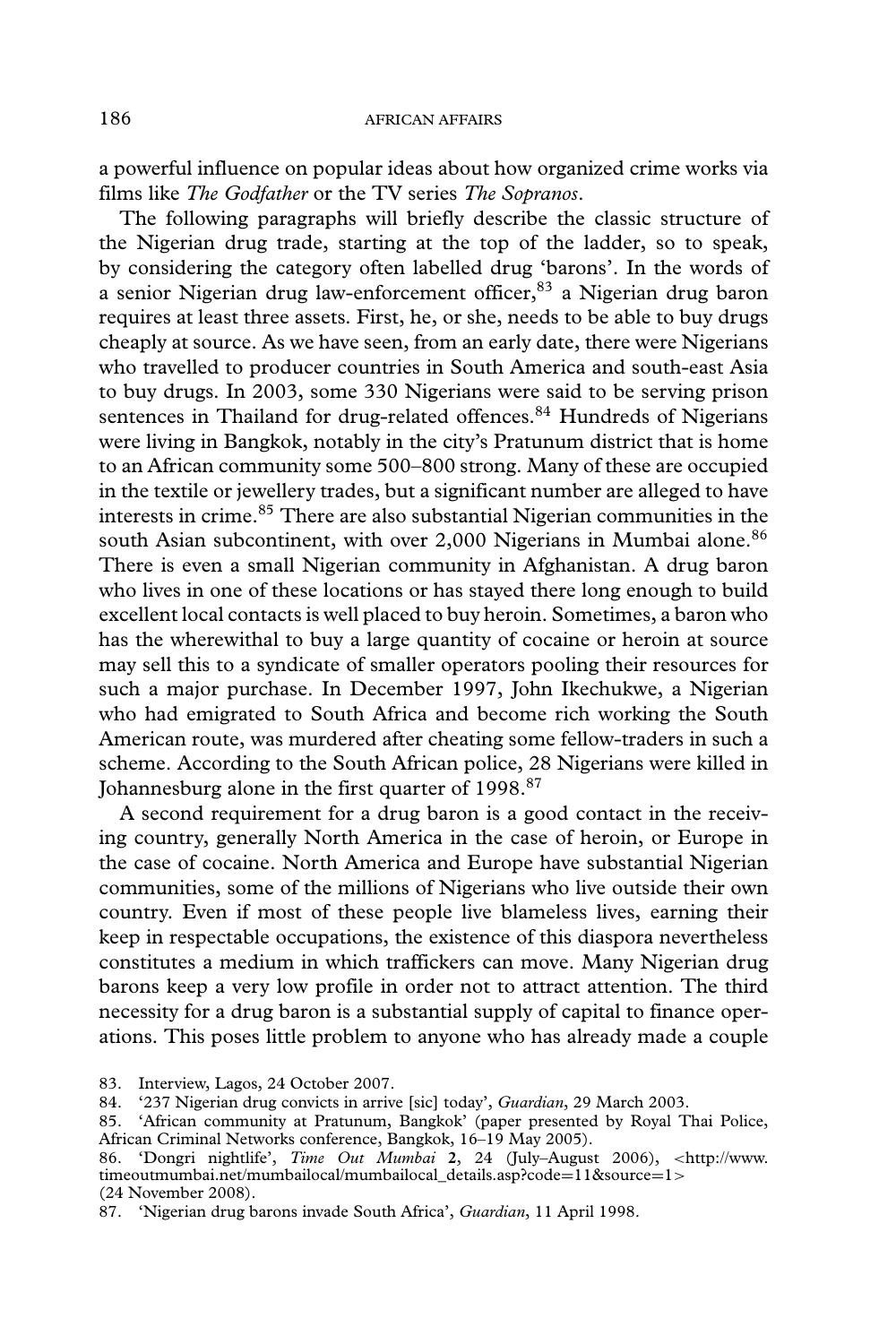of successful transactions. An example is Ekenna O, first arrested in 1995 and sentenced to one year's imprisonment, and rearrested in October 2005. At that point, his assets were over 500 million naira, or \$4.16 million. He owned three properties in Nigeria and several companies.<sup>88</sup>

For purposes of transportation, a drug baron works with a second layer of operators, known as 'strikers'. This word is used in Nigeria in regard not only to the drug trade, but also to a range of other criminal enterprises in which a high degree of logistical expertise is necessary. A striker is someone who can strike deals, quite likely a former courier who has entered the business at the lowest level and worked his way up, acquiring an excellent network of contacts. Many strikers are middle-aged, from their late thirties upwards. A striker knows exactly who is the best person to approach for forged documents or who is an expert packer of drugs. He receives a fee for performing this type of service on behalf of a baron, and will typically work with several such barons while remaining essentially self-employed. One of the striker's most important tasks is the recruitment of couriers, and one of the features of the Nigerian system that makes effective police detection so difficult is that the use of independent specialists provides a vital cut-out between the top level of operation and the humble courier. A courier is normally ignorant of the name, or even the very existence, of the baron who is the real initiator of a drug transaction. If a courier is arrested, he or she therefore cannot be prevailed upon to give vital information to police officers. For this reason, strikers often try to recruit a stranger as a courier, although friends and family may also be approached. A Nigerian striker based in South Africa, for example, may recruit South African nationals, or even better, South Africans with British passports. Gambia is a useful transit point because of the existence of a substantial tourist trade, which makes it easy for a courier to travel with a planeload of tourists, or to recruit a holiday maker and persuade or trick them into acting as a courier. The favourite recruits for strikers based in Nigeria itself are fellow-countrymen who have residence permits for European or North American countries, or Nigerians who possess foreign passports, the more prestigious the better. Having recruited a courier, a striker will stay with the person until the point of departure, a period often between a couple of days and a week, to make sure they do not lose their nerve. In some cases, couriers are escorted to religious oracles during this period to swear an oath. Relatives or home-boys who have been recruited, and made to swear a solemn oath of loyalty, do not easily betray their associates. They can also speak on the phone in 'deep' dialects of African languages, difficult for foreign police services to interpret if the conversations are intercepted.

<sup>88.</sup> The name has been suppressed for legal reasons. Information obtained from official source, Lagos, 24 October 2007.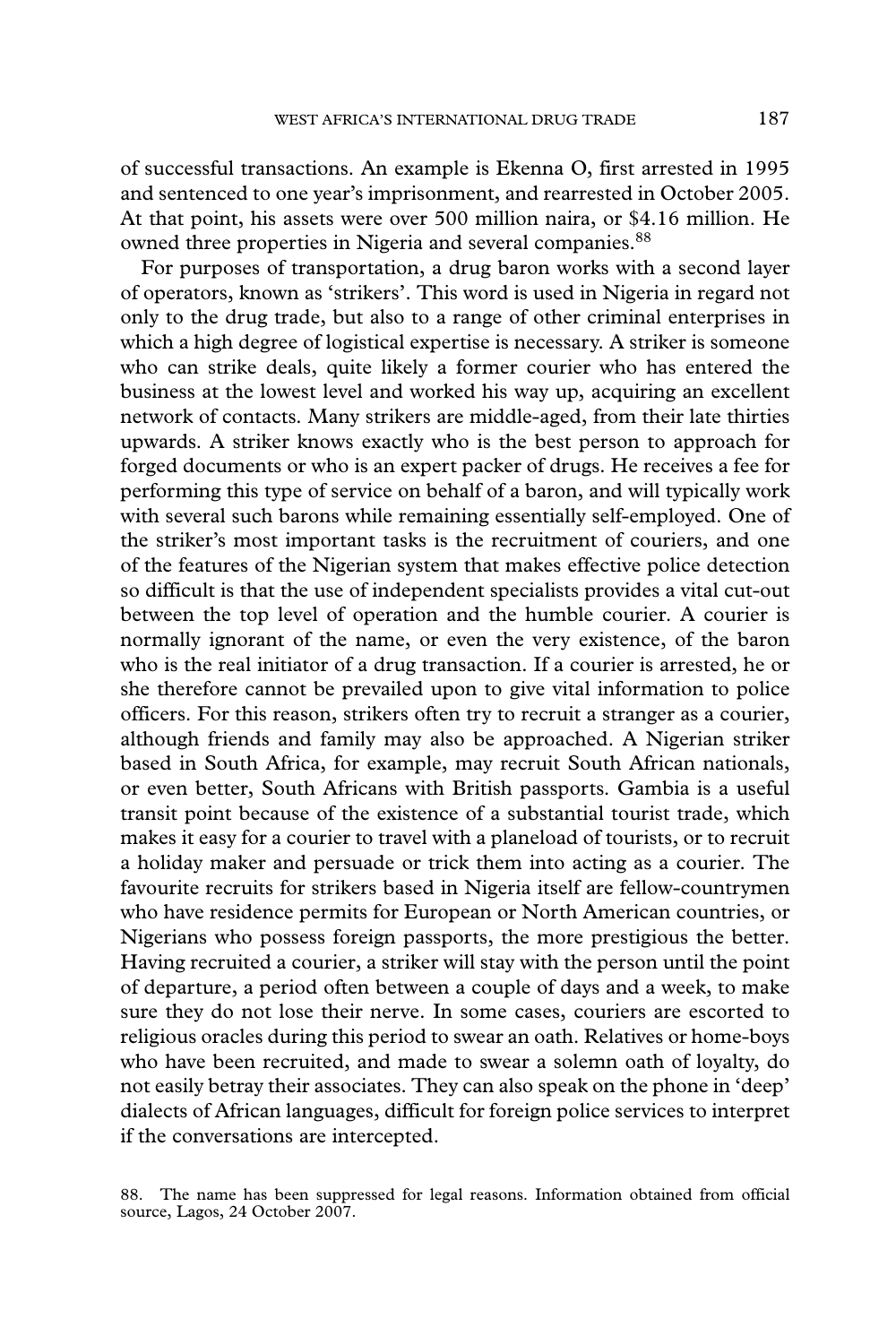### 188 **AFRICAN AFFAIRS**

The lowest level of transportation is the couriers or mules, mostly people in desperate need of money. Couriers recruited by Nigerian barons, via a striker, usually carry a small parcel of drugs on their person, in return for cash payment. There are also freelancers, individuals who try their luck at buying and smuggling drugs on their own. The 21-year old Iwuchukwu Amara Tochi, who was hanged in Singapore on Friday 26 January 2006 after being caught in possession of 727 grams of diamorphine, was one such unfortunate. He was just eighteen at the time of his arrest. He had gone to Asia in the hope of pursuing a career as a professional footballer, but had been recruited as a courier by a fellow Nigerian for a fee of \$2,000.89 Of 316 people arrested at Lagos international airport in possession of cocaine or heroin between January 2006 and 5 September 2007, according to a Nigerian police report,  $90$  no less than 69 percent were so-called 'swallowers', people who had ingested condoms filled with hard drugs. Only 31 percent had packed them in baggage. Of the fifty-five people arrested at the same airport for similar reasons in the third quarter of 2007, most were in their thirties. According to police analysts, this is a vulnerable age because it corresponds to people losing the support of their parents and having to make major life choices. The preferred destination for couriers in recent times is Spain, on account of its relatively lax residence rules. An applicant can get a temporary residence permit after just six months, which makes him or her far less likely to be searched on entry as it is assumed that adequate checks have been made. Thus, between January 2006 and 5 September 2007, out of 273 people arrested in Nigeria on suspicion of exporting drugs, 29 percent were heading for Spain.<sup>91</sup>

Various attempts have been made to profile Nigerian drug traffickers. There is a general consensus among those who have attempted this that the Nigerian narcotics trade is dominated by Igbo people. The Swiss police are reported to have produced a more exact profile, even down to villages of origin, via an analysis of patterns of arrest. Among Igbos themselves, it is sometimes said that most narcotics traffickers come from one particular Local Government Area. Ninety percent of those arrested are male.<sup>92</sup> However, the profiles that are widely used by European, North American and south-east Asian authorities do not appear to include data from the considerable number of Nigerians arrested for drug offences in Saudi Arabia, which may well reveal a different social background.

<sup>89.</sup> Reuben Abati, 'The hanging of Amara Tochi in Singapore', *Guardian*, 28 January 2006. 90. Nigerian Drug Law Enforcement Agency (NDLEA), 'An analysis of the drug trafficking issues and trends at the Murtala Muhammed International airport, Ikeja, Lagos (MMIA)' (unpublished paper, 7 pp., September 2007).

<sup>91.</sup> *Ibid*.

<sup>92.</sup> *Ibid*.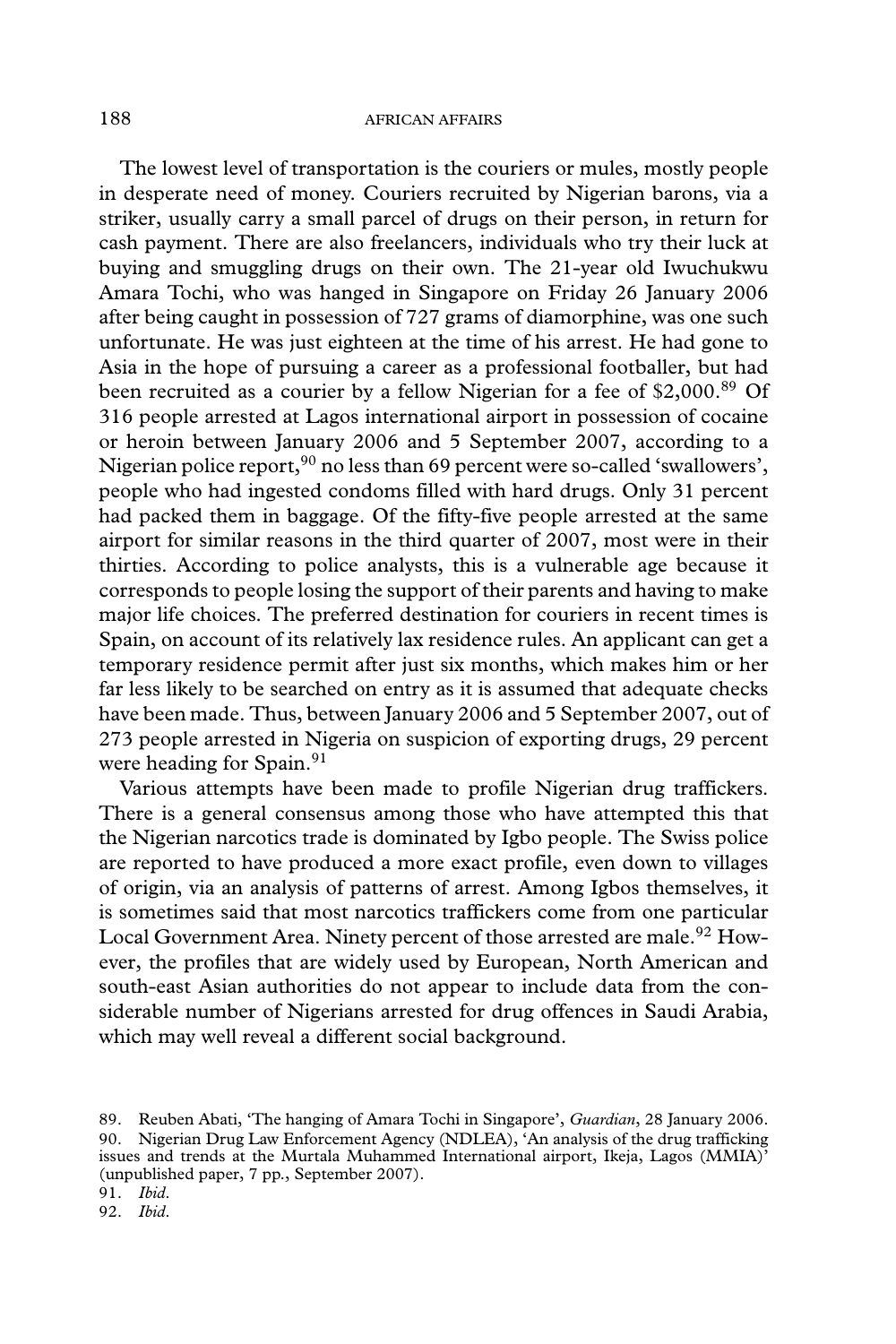The ethnic concentration of Nigerian drug traders is not unusual, as some other illegal trades, as well as many legal ones, are also notable for being dominated by people of just one geographical origin, such as the trade in prostitutes from Nigeria to Europe, which is overwhelmingly in the hands of people from Edo State, just one of Nigeria's 36 states.<sup>93</sup> In many legal businesses too, an individual entrepreneur, when he or she needs assistance, often turns to someone from their home area. This may be someone to whom they are related either closely or more distantly, or it may be someone who has property in the same village of origin, or a former school classmate. Entrepreneurs compete with one another but are also able to cooperate when circumstances require this.<sup>94</sup> Social networks that refer to a village of origin are sustained even when people live in Lagos or further afield, with the village remaining a moral point of reference. It is for this reason, too, that when an important bargain is made, including in regard to commerce or politics, the parties to the deal may swear a solemn oath on a traditional oracle, such as the Okija shrine that gained national attention in Nigeria in 2004.<sup>95</sup>

Igbos themselves often explain their general prominence in trade by reference to the civil war of 1967–70, alleging that they have subsequently had a semi-detached status within Nigeria that obliges them to seek their livelihood outside the ambit of the state. However, the Igbo ethos of enterprise also has older roots, in an area once known both for the productivity of its agriculture and for its role in the Atlantic slave trade. The establishment of colonial government and missionary education in the early twentieth century opened an avenue of economic advancement and social promotion for Igbos, whose political organization was traditionally republican, without powerful chiefs or any aristocratic class. During the past hundred years, the population of Igboland has increased dramatically, and the exhausted soil can no longer support even those who stay behind and farm. Still, it remains the ambition of many Igbo men to make money and buy land and build an impressive house in their home village as a mark of their success. 'Rich cocaine pushers' who hold extravagant parties to celebrate the acquisition of a chieftaincy title are a recognizable social type.<sup>96</sup> According to Nigerian police officers, those Igbos who dominate the drug trade do not normally choose this career in order to become professional criminals in the Western

<sup>93.</sup> Franco Prina, 'Trade and exploitation of minors and young Nigerian women for prostitution in Italy', 2003, Chapter 1, <http://www.unicri.it/wwd/trafficking/nigeria/docs/ rr\_prina\_eng.pdf> (24 November 2008).

<sup>94.</sup> Cf. Kate Meagher, 'Social capital, social liabilities, and political capital: social networks and informal manufacturing in Nigeria', *African Affairs* **105**, 421 (2006), pp. 553–82.

<sup>95.</sup> Stephen Ellis, 'The Okija shrine: death and life in Nigerian politics', *Journal of African History* **49**, 3 (2008), pp. 445–66.

<sup>96.</sup> Joe Igbokwe, *Igbos: 25 years after Biafra* (Advent Communications, no place given, 1995), p. 40.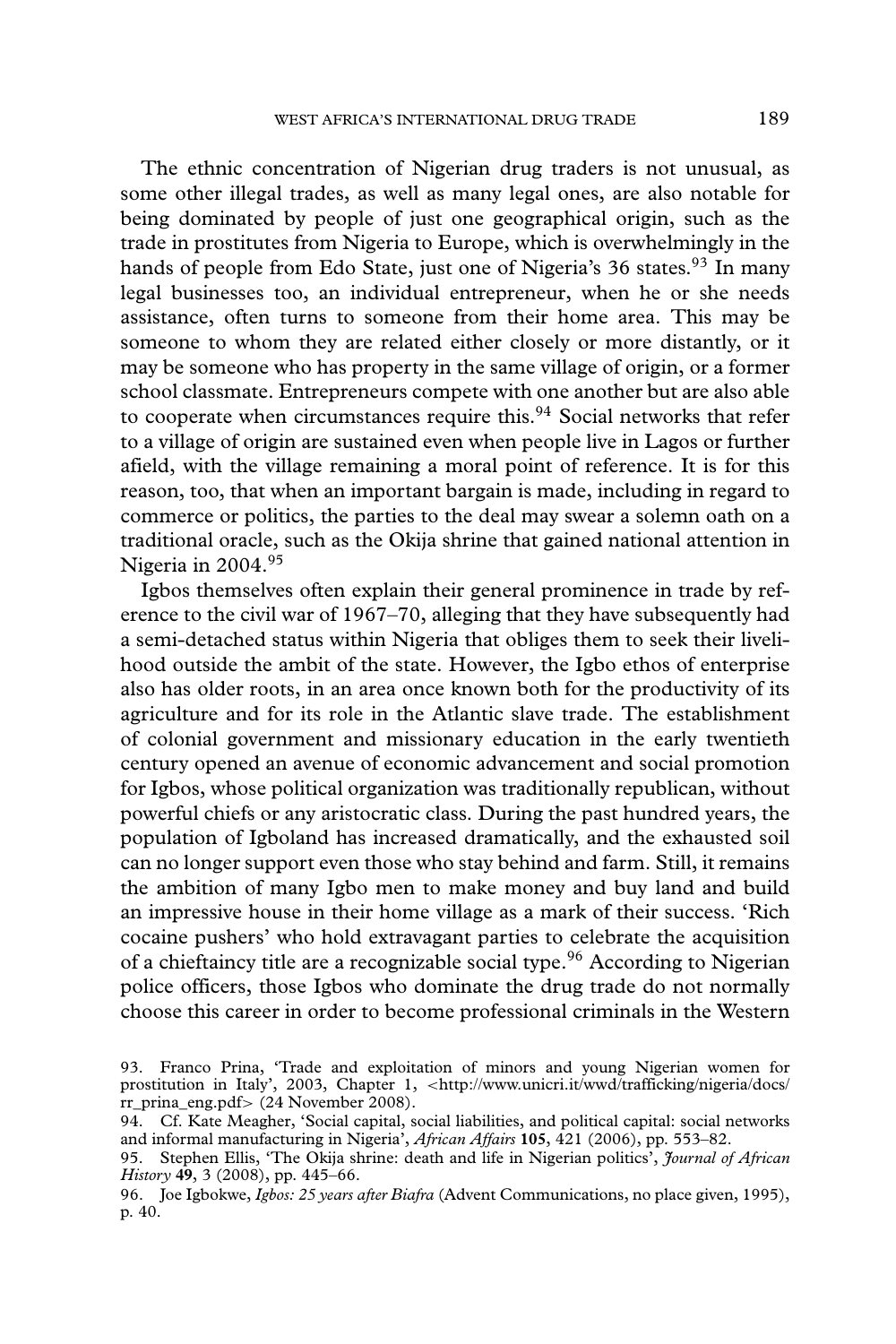sense, but primarily as an avenue to wealth and social esteem. Their use of both traditional oracles and Christian rituals is thought to favour the drive to personal achievement and social success.

The employment by Nigerian drug traders of large numbers of couriers carrying small parcels of cocaine or heroin endows them both with a high degree of 'vertical' integration of their marketing channel from purchase to sale, and with the means to penetrate any customs service in the world. However, this method involves a high human cost, and not only in the sense that it supplies drug users who may have their lives ruined or cut short, as the growing numbers of addicts in West Africa testifies. The courier system also carries a high risk of arrest for those who actually transport drugs through customs controls. The number of West Africans sitting in jails all over the world after being arrested in possession of illegal drugs is probably disproportionate to the volume of narcotics seized, in consequence of the human-wave tactics often used by drug barons.

### *The new bulk trade*

The first recorded case of a Nigerian smuggler transporting heroin in bulk is that of Joe Brown Akubueze, who imported some 250 kilograms of heroin from Thailand by sea, packed in water coolers, in December 1993. He was arrested in Nigeria after a tip-off, and sentenced by a court to 115 years in prison, of which he served ten years before being released.<sup>97</sup> In retrospect, this was an early indicator of a move towards very large shipments by air and sea, although the classic Nigerian courier trade still remains as strong as ever. From the late 1990s, there were growing reports of 'very large consignments' of drugs heading to West Africa 'by ship or commercial containers', according to a police officer working for the UN.<sup>98</sup> In 2000, Cape Verdean authorities reported the interception of a ship in the Caribbean heading to their country with 2.3 tonnes of cocaine.<sup>99</sup> In 2003, a massive cargo of 7.5 tonnes of cocaine was intercepted on a ship en route to Spain via Cape Verde and Senegal.<sup>100</sup> In 2004, six people were arrested in the Ghanaian port-city of Tema in possession of 588 kilograms of cocaine from Colombia via Venezuela.<sup>101</sup> This was a particularly notorious case because of the action of a judge who, amazingly, granted bail to the accused, raising suspicions of corruption. In 2006, a boat was intercepted

100. *Ibid*.

101. *Ibid*.

<sup>97.</sup> Joe Brown Akubueze v The Federal Republic of Nigeria, 4 March 2003. Available via Toma Micro Publishers Ltd., <http://www.tomalegalretrieve.org/phplaw/site/index.php> (23 July 2008).

<sup>98.</sup> Flemming Quist, 'Drug trafficking in West Africa 2000–2004 in an international perspective' (UNODC workshop on West African organized crime, Dakar, 2–3 April 2004). 99. *Ibid*.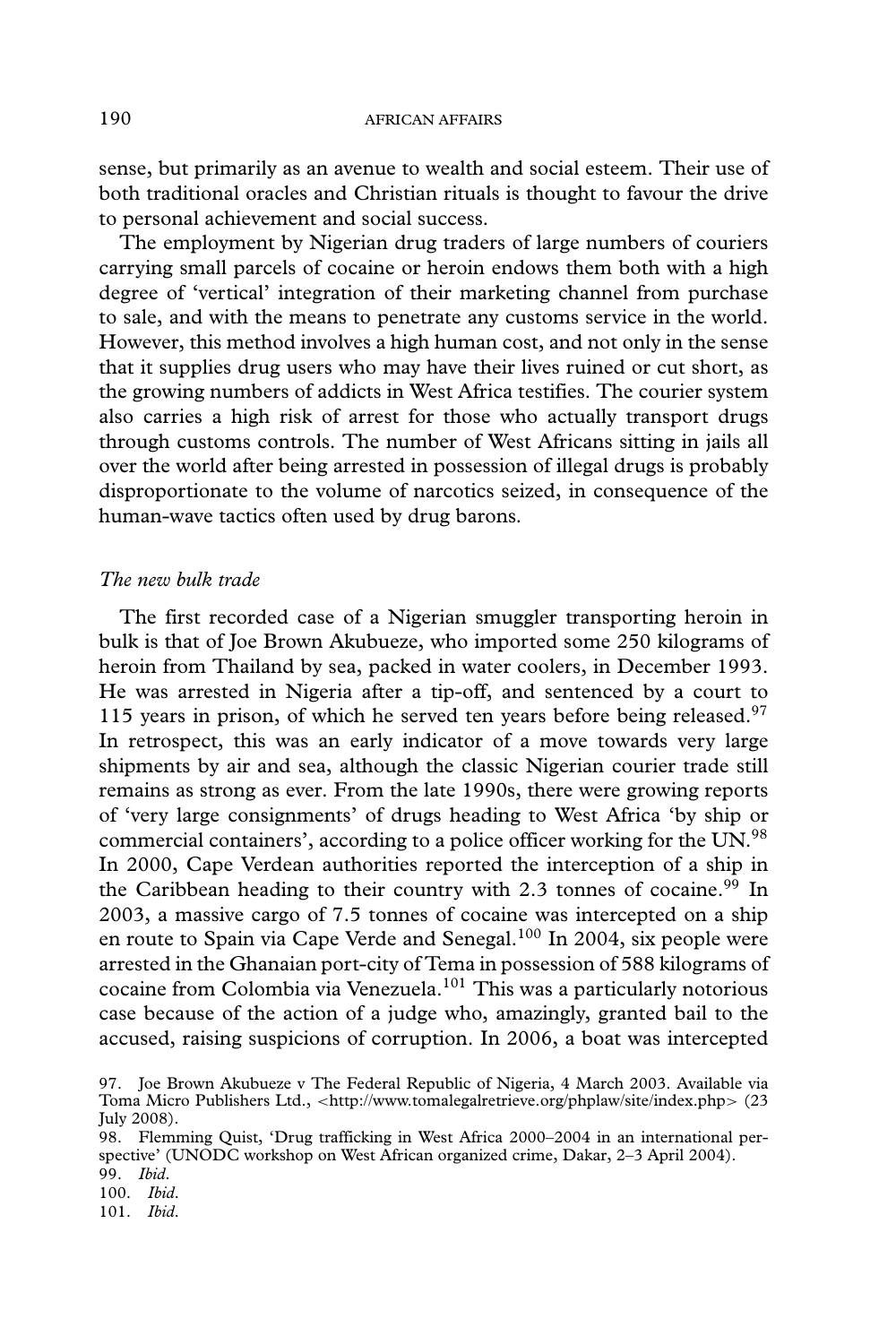heading for the Canary Islands, 80 miles from the coast of Senegal, with 3.7 tonnes of cocaine from Colombia, apparently belonging to a Dutch syndicate and destined for the British market.<sup>102</sup> Major Dutch criminals had long had an interest in Liberia and Sierra Leone, in particular for the trans-shipment of hashish cargoes from Asia.103 This particular shipment had travelled from Venezuela via the Dutch Antilles. On 31 January 2008, 2.4 tonnes of cocaine were on board the *Blue Atlantic* when it was intercepted by the French navy off the Liberian coast, en route to Nigeria.<sup>104</sup> Cargoes of comparable size have been detected in or close to the offshore waters of Cape Verde, Senegal, Mauritania, Guinea-Bissau, Guinea, Liberia, Sierra Leone, Ghana, and Benin.

An authoritative view is that of Antonio Mazzitelli, a senior UN drug law-enforcement officer in West Africa, who sees 2005 as the year in which a major change of scale became visible. He lists the total seizures in West Africa of cocaine as going from 1.2 tonnes in 2005 to 4.3 tonnes in the first seven months of 2007.<sup>105</sup> The UNODC has given higher figures, reporting that the Spanish and British navies seized 9.9 tonnes of cocaine on five ships in international waters off West Africa in 2006, and that 5.7 tonnes were seized in West Africa in the first three quarters of  $2007$ .<sup>106</sup> In June 2007, Venezuelan authorities seized 2.5 tonnes of cocaine on a private plane about to take off for Sierra Leone.<sup>107</sup> None of these sources appears to include a case from 2006, when Nigeria's drug police, the NDLEA, was reported to have seized no less than 14.2 tonnes of cocaine located in a container on a ship, the *MSV Floriana*, berthed at Lagos's Tin Can Island port. According to press reports, the ship had originally come from Peru via the USA and Cameroon. However, several features of this case as reported by the press are puzzling.108

By most accounts, the West African country that has become most completely immersed in the drug trade is Guinea-Bissau. A Nigerian drug lawenforcement official has stated that the Bissau-Guinean army cooperates with drug traffickers to the extent of using military premises to stockpile

102. Johan van den Dongen and Bart Olmer, 'Vloedgolf van drugs', *De Telegraaf* (Amsterdam), 26 October 2006.

104. ISN Security Watch, 27 February 2008, <www.isn.etnz.ch> (28 February 2008).

106. UNODC, 'Cocaine trafficking in western Africa, situation report', October 2007, pp. 3– 5, <http://www.google.com/search?hl=en&q=UNODC±Situation±Report%E2%80%99% 2C±October±2007&btnG=Search> (24 November 2008).

<sup>103.</sup> Interview, Dutch judicial officer, Amsterdam, 13 December 2006; cf. Bart Middelburg and Paul Vugts (eds), *De Endstra-Tapes: De integrale gesprekken van Willem Endstra met de Recherche* (Nieuw Amsterdam publishers, Amsterdam, 2006), p. 324, a record of police interviews with a leading figure of the Dutch underworld, the late Willem Endstra.

<sup>105.</sup> Mazzitelli, 'Transnational organized crime in West Africa', p. 1075.

<sup>107.</sup> *Ibid*., p. 5.

<sup>108.</sup> *This Day*, 10, 13, 15 June 2006.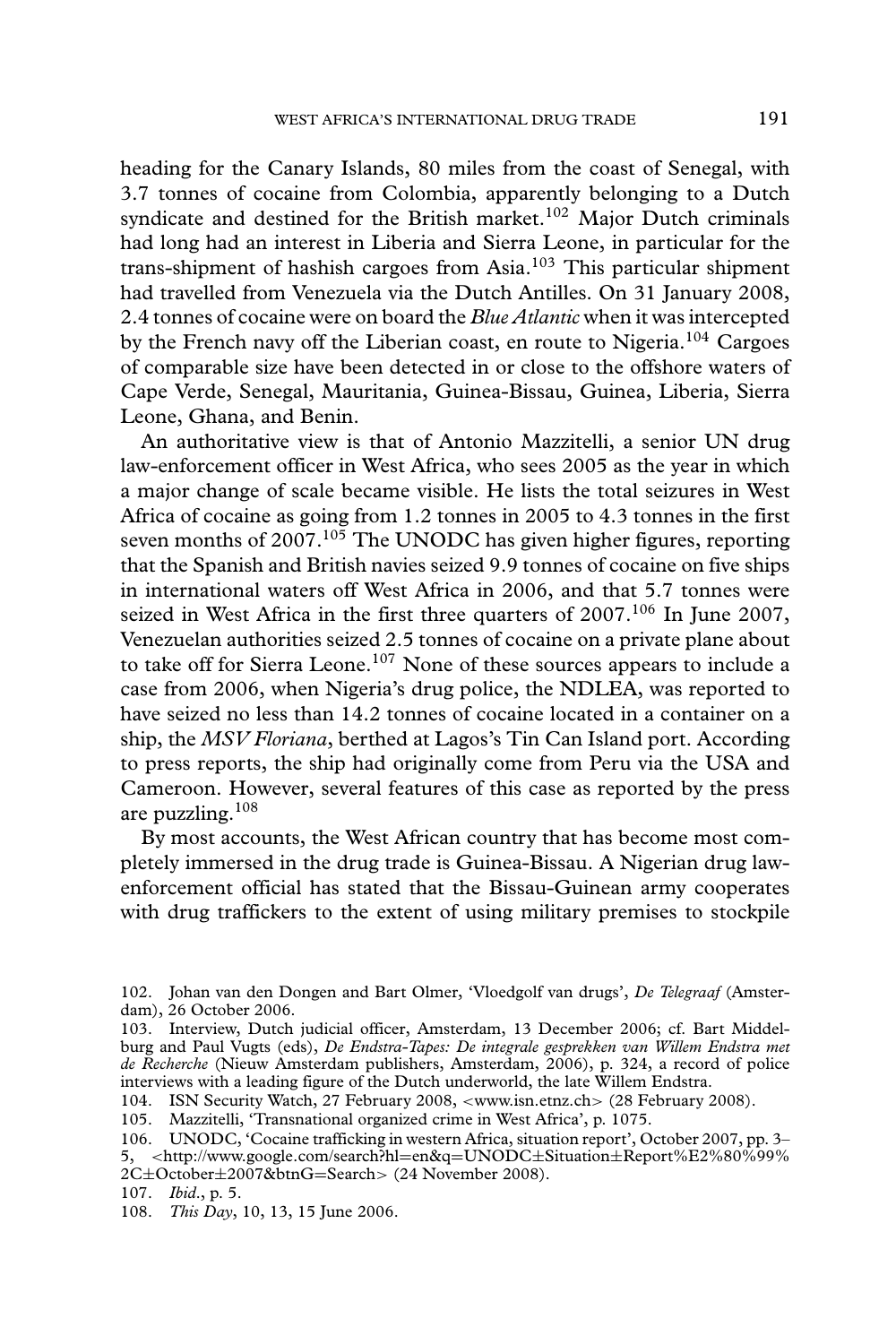cocaine awaiting shipment to Europe.<sup>109</sup> The UNODC has recorded private planes flying into a military airstrip.<sup>110</sup> In April 2007, two Colombians, Juan Pablo Rubio Camacho and Luis Fernando Arango Mejia, were arrested in connection with the discovery of a large consignment of cocaine. According to US law-enforcement officers, both men are officials of the FARC, the Revolutionary Armed Forces of Colombia.<sup>111</sup> (Other sources confirm only one of the two as a member of the Colombian guerrilla force.) Both suspects were released on bail; both subsequently disappeared, and are presumed to be at liberty once more. The former head of Guinea-Bissau's judicial police, Orlando Antonio da Silva, says that he was reprimanded by his boss, the country's Interior Minister, and fired on account of his investigations into this case. The country's Attorney-General has received death threats, and also confirms the army's interest in the drug trade.<sup>112</sup> Political upheavals, infighting between rival security forces, and attempted coups in Guinea-Bissau throughout 2008 testify to the effect of the drug trade on the country's politics.  $^{113}$ 

Guinea-Bissau is not the only country in West Africa where Venezuelan and Colombian traffickers, including even FARC operatives, have taken up residence. Similar reports come from Accra, Conakry, Monrovia, and other capital cities. Throughout the region, the Latin Americans' key local partners are often Nigerian drug traffickers who have longstanding connections in South America, and who are paid for their logistical services with cocaine in lots of up to 200 kilograms. The Nigerians can then use this to operate their traditional courier service to European markets. Thus, in December 2006, 32 cocaine mules travelling from Guinea-Conakry via Morocco were arrested at Amsterdam airport. No fewer than 28 of the 32 were Nigerians.<sup>114</sup> Ghana, often seen by donors as a 'virtuous' state (high growth rate, freedom of speech, and democratic politics), has been extensively penetrated by drug money. According to Ghanaian law-enforcement officers, many of the country's politicians have interests in the drug trade, and some of Accra's impressive building boom is being financed with the proceeds of drug deals.115 On 12 November 2005, US officials arrested

111. Presentation by DEA agent, Washington DC, 6 June 2008.

<sup>109.</sup> Interview, Lagos, 24 October 2007.

<sup>110.</sup> UNODC, 'Cocaine trafficking in Western Africa, situation report', October 2007, p. 6.

<sup>112. &#</sup>x27;Bissau drugs probe death threats', BBC News, 30 July 2008, <http://news.bbc.co.uk/ go/pr/fr/-/2/hi/africa/7532466.stm> (31 July 2008).

<sup>113.</sup> International Crisis Group, *Guinee-Bissau: Besoin d'Etat ´* (Africa report No.142, Dakar/Brussels, July 2008).

<sup>114.</sup> Mazzitelli, 'Transnational organized crime in West Africa', p. 1076, note 23. UNODC, 'Drug Trafficking as a Security Threat in West Africa' (November 2008), p. 13, gives the origin as Guinea-Bissau, <http://www.unodc.org/unodc/en/frontpage/drug-trafficking-as-a-securitythreat-in-west-africa.html> (4 February 2009).

<sup>115.</sup> Interviews, Accra, 31 August 2008; 'West Africa/drugs', *Africa Confidential* **49**, 6 (14 March 2008).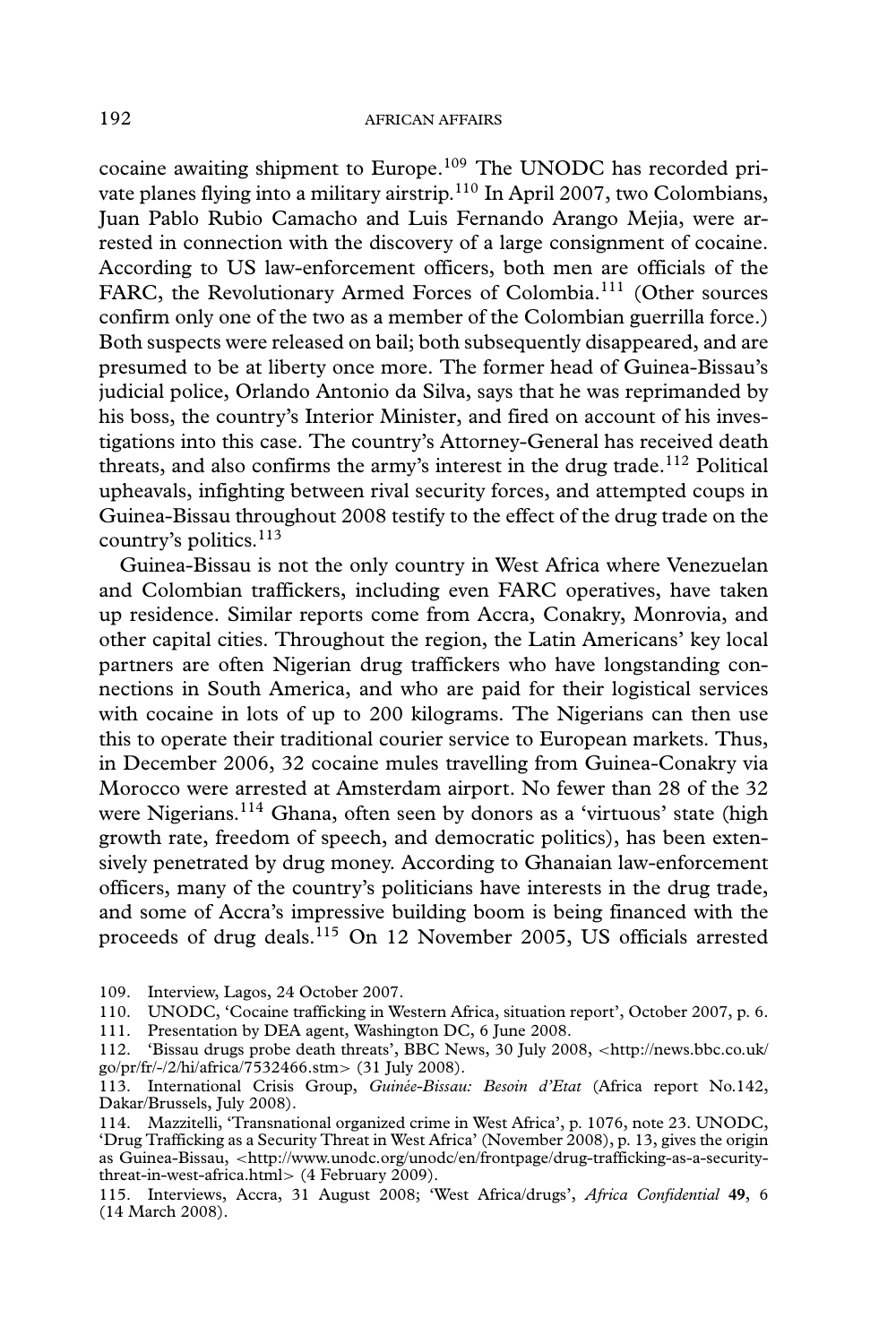a Ghanaian Member of Parliament, Eric Amoateng, in possession of 136 pounds of heroin. He was convicted in  $2007$ .<sup>116</sup> There are reports of drug refining taking place in Ghana on a small scale, with precursor chemicals being imported from South Africa.<sup>117</sup>

In the Niger Delta, the home of Nigerian oil, local militias smuggling crude oil to tankers moored offshore are paid not only with cash and weapons, but also with cocaine.<sup>118</sup> Some of the cocaine imported into Nigeria in this process is consumed by foot soldiers in the militias that have sprung up in the Niger Delta, and towns like Warri and Port Harcourt have now become drug centres. However, it is improbable that all the cocaine imported into Nigeria by this relatively new route is consumed locally. It is likely that some at least is sold on or bartered in the complex international trade in oil, arms and drugs that is now connecting centres all along the Gulf of Guinea, from Luanda to Dakar.

Nigerian middlemen are also playing a leading role in the development of a trans-Saharan route for smuggling cocaine into Europe, using Tuareg guides. In early 2008, Malian authorities seized 750 kilos of cocaine at Tin Zawatine in the middle of the Sahara.<sup>119</sup> Intelligence officers of various nationalities claim that the Algerian armed opposition groups today known as Al-Qaeda in the Islamic Maghreb 'earn their living' from taxes on this route.120 Once cocaine has reached North Africa, established Moroccan hashish smugglers can take it to Europe. A US investigation codenamed Operation Titan unravelled a Lebanese-dominated syndicate that linked members of the Lebanese diasporas in North and South America and Nigeria with partners in their Mediterranean homeland, together involved in the transport of hundreds of millions of dollars' worth of merchandise to the USA.121 In this case, an element of continuity in the drug trade becomes apparent, since it was a Lebanese syndicate that was first recorded using West Africa as a transit zone for heroin over fifty years ago.

116. Alistair Thomson, 'Drug trade threatens to corrode Ghana's image', *International Herald Tribune*, 23 December 2008.

<sup>117.</sup> *Africa Confidential* **49**, 6 (14 March 2008), 'West Africa/drugs'.

<sup>118.</sup> Interviews, Lagos and Abuja, October 2007; '"Blood oil" dripping from Nigeria', BBC News, 27 July 2008, <http://news.bbc.co.uk/2/hi/africa/7519302.stm> (25 November 2008). 119. 'Mali cocaine haul after firefight', BBC News, 4 January 2008, <http://news.bbc.co.uk/ 2/hi/africa/7171219.stm> (17 January 2008). UNODC, 'Drug Trafficking as a Security Threat', p. 32, reports the discovery of a similar amount of hashish. It is not clear if this is a coincidence or a reporting error.

<sup>120.</sup> Heba Saleh, 'Islamist militants rise again in Algeria', *Financial Times*, 1 September 2008; cf. International Crisis Group, *Islamist Terrorism in the Sahel: Fact or fiction?* (Africa report No. 92, Dakar/Brussels, 2005), pp. 18–19.

<sup>121.</sup> Presentation by DEA officers, Washington DC, 6 June 2008.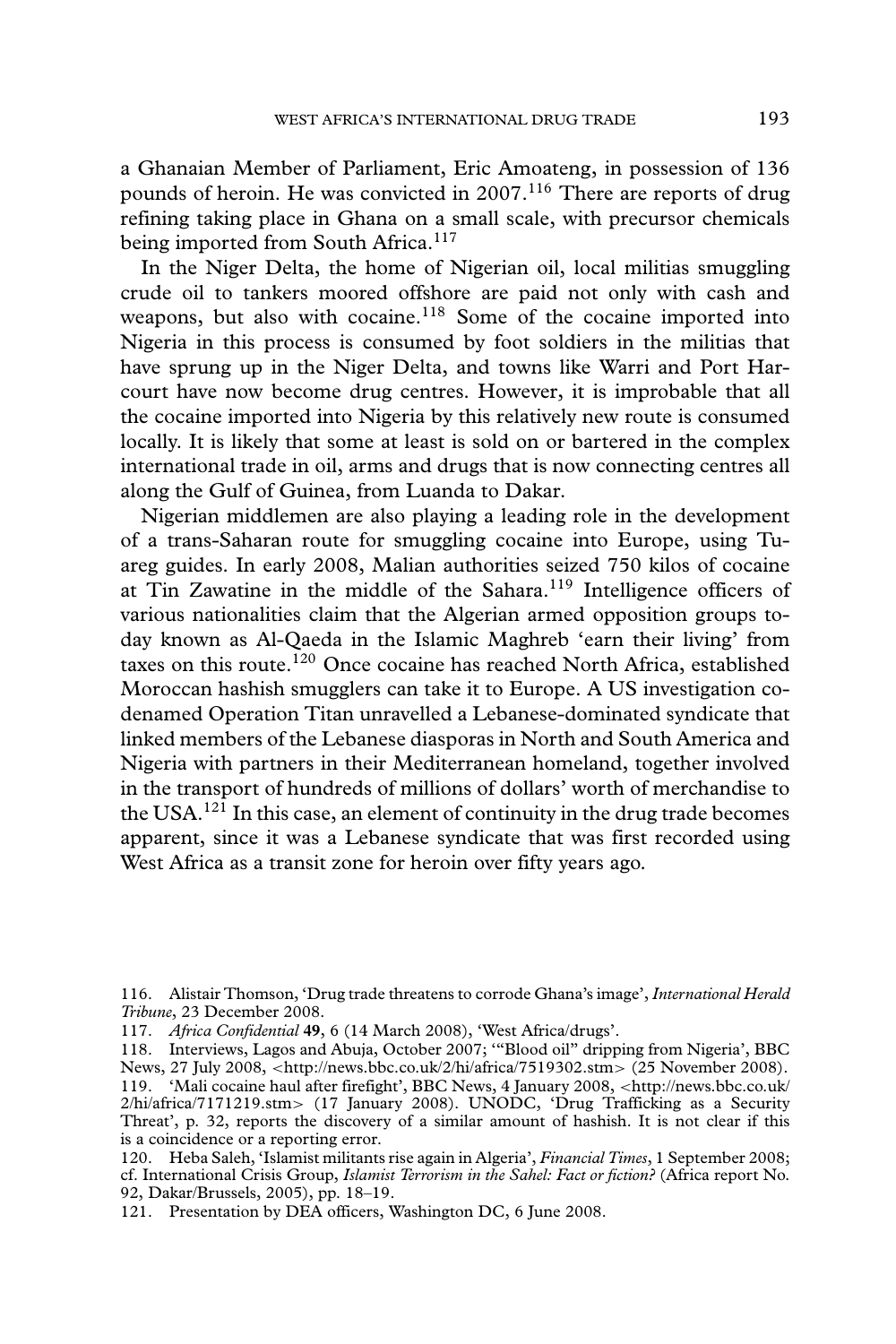#### *The drug trade and the long term*

The UNODC has pointed out<sup>122</sup> that the relocation of a substantial part of the Latin American cocaine business to West Africa, including even some senior management functions, is not best understood as a consequence simply of comparative advantage in pricing. A more important reason for this development, which has been taking place for over a decade, is the exceptionally favourable political context offered by ineffective policing, governments that have a reputation for venality, and the relative lack of international attention given to West Africa. A pliable sovereign state is the ideal cover for a drug trafficker. The Colombian economist Francisco Thoumi states that '[p]rofitable illegal economic activity requires not only profitability, but also weak social and state controls on individual behavior, that is, a society where government laws are easily evaded and social norms tolerate such evasion'.<sup>123</sup> In short, '[i]llegality generates competitive advantages in the countries or regions that have the weakest rule of law'.<sup>124</sup> Drug production is not primarily to be explained by prices, but by reference to 'institutions, governability and social values'.<sup>125</sup> This is consistent with the 'new' international trade theory, which emphasizes the role of technical knowledge, public infrastructure, and the qualities of institutions in encouraging trade, supporting the view that 'institutional and structural weaknesses and cultural aspects determine the competitive advantage in illegal goods and services'.<sup>126</sup>

As the present article has shown, the development of the drug trade in West Africa has quite deep historical roots and has been enmeshed with politics in some countries for many decades. When the executive director of the UNODC, Antonio Maria Costa, sounds an alarm about the risk of drug money 'perverting economies and rotting society'<sup>127</sup> and of drug profits possibly financing insurgency,  $128$  he is really describing an existing state of affairs rather than some future nightmare. Liberia, to name just one example, was already a fully criminalized state under Charles Taylor, the country's head of state from 1997 to 2003. The financing of insurgency appears to be an established fact, in the case of both the Sahara and the Niger Delta. It is not hard to see why powerful people may nonetheless tolerate the drug trade

<sup>122.</sup> UNODC, *Cocaine Trafficking in West Africa*, p. 20.

<sup>123.</sup> Francisco E. Thoumi, 'The rise of two drug tigers: the development of the illegal drugs industry and drug policy failure in Afghanistan and Colombia', in F. Bovenkerk and M. Levi (eds), *The Organized Crime Community: Essays in honor of Alan A. Block* (Studies of Organized Crime No. 6, Springer Science and Business Media, New York, NY, 2007), p. 126. 124. *Ibid*.

<sup>125.</sup> *Ibid*.

<sup>126.</sup> *Ibid*., p. 127.

<sup>127.</sup> UNODC, *Cocaine Trafficking in West Africa*, p. 1.

<sup>128. &#</sup>x27;UN fears over West Africa drugs', BBC News, 27 November 2007, <http://news.bbc. co.uk/2/hi/africa/7114593.stm> (25 November 2008).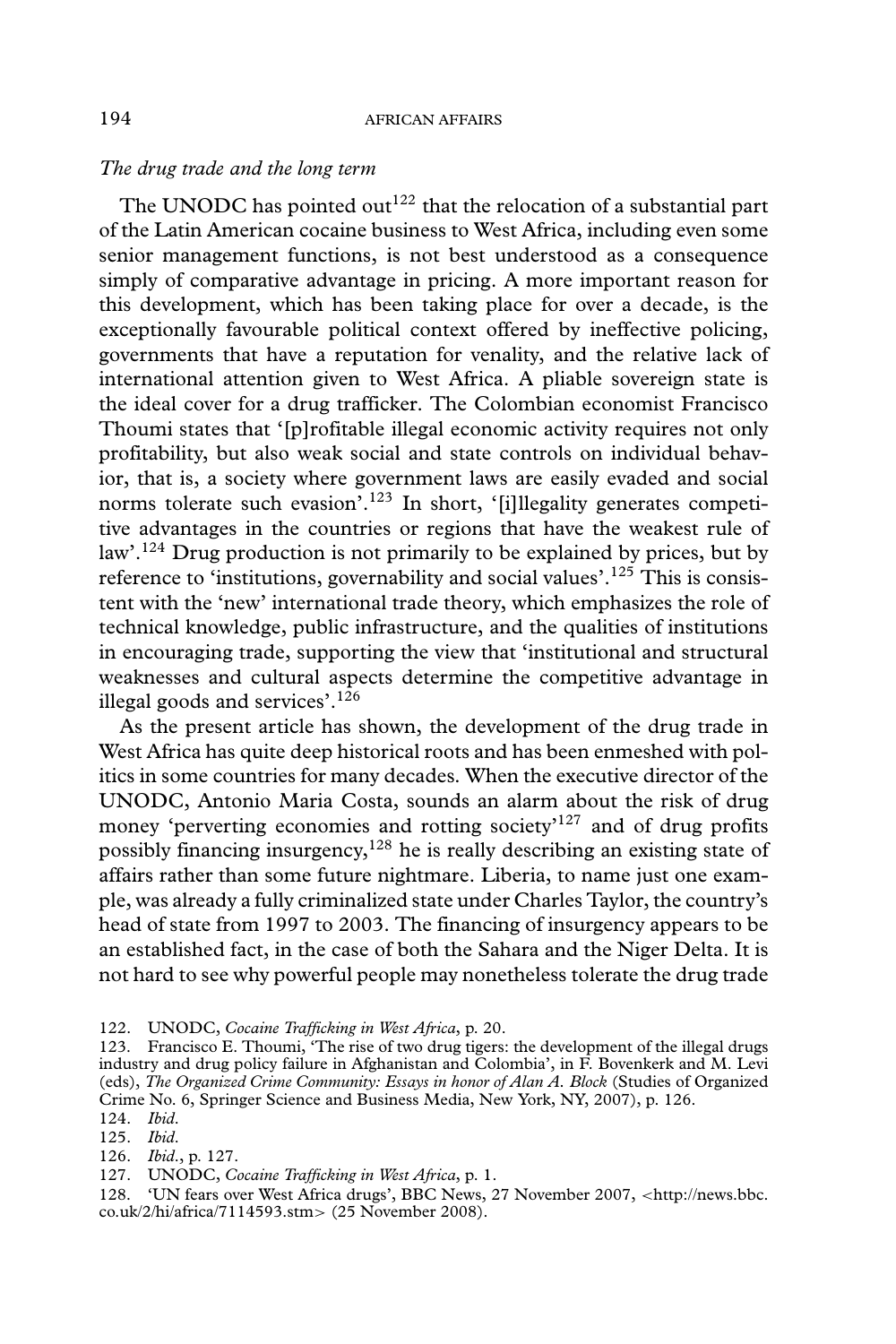in West Africa. For countries as poor as Guinea-Bissau or Guinea-Conakry, it makes a huge, though unofficial, contribution to national income. The UNODC, however, warns that crime hinders development, which it defines as 'the process of building societies that work'.<sup>129</sup> Crime is said to destroy social capital, and therefore to be anti-development.<sup>130</sup>

In purely technical terms, the emergence of the drug trade in West Africa over a period of fifty years or more is an astonishing feat. West African traders, with Nigerians in the forefront, have created for themselves an important role in a business characterized by competition that is cut-throat – literally – and by high profits. They have penetrated drug markets in every continent. Their success, and their growing ability to cooperate with organized crime groups elsewhere in the world, is inextricably linked not only to globalization and new patterns of international migration, $131$  but also to specific experiences of rapid economic liberalization in the late twentieth century. Nigerians especially were playing a significant role in the illegal drug trade in the 1970s, before the era of structural adjustment. Subsequently, the manner in which new financial and economic policies were implemented in West Africa in the 1980s contributed greatly to the formation of what has been called 'a shadow state', in which rulers draw authority 'from their abilities to control markets and their material rewards'.132 Dismantling large parts of the bureaucratic apparatus inherited from colonial times, and the formal economic activity that went with it, rulers became intent on identifying new shadow state networks, sometimes drawing in foreign investors.133 West Africa's 'shadow states' are thus relatively new, but they draw heavily on older traditions. These include not only the existence since pre-colonial times of initiation societies that are sites of power, but also the colonial practice of indirect rule, which sometimes resulted in local authorities operating unofficial networks of governance rooted in local social realities, hidden from the view of European officials whose attention was focused on the official apparatus of government.<sup>134</sup>

The emergence of shadow states with networks that have become globalized through commerce and migration opens up an important debate in

133. Reno, *Corruption and State Politics*, p. 2

134. Cf. Tekena Tamuno and Robin Horton, 'The changing position of secret societies and cults in modern Nigeria', *African Notes* **5**, 2 (1969), pp. 36–62.

<sup>129.</sup> UNODC, *Crime and Development in Africa* (Vienna, 2005), p. 67, <http://www. unodc.org/unodc/en/data-and-analysis/Studies-on-Drugs-and-Crime.html> (26 November 2008).

<sup>130.</sup> *Ibid*.

<sup>131.</sup> Cf. Manuel Castells, *End of Millennium* (second edition, Blackwell, Oxford, 2000), Vol. 3 of the *Information Age* trilogy, pp. 82–118.

<sup>132.</sup> William Reno, *Corruption and State Politics in Sierra Leone* (Cambridge University Press, Cambridge, 1995), p. 3. Interestingly, the expression 'shadow state' was used long before, by Jean Suret-Canale, <sup>*č*</sup>La Guinée dans le système colonial', *Présence africaine* 29 (1959–60), p. 97.